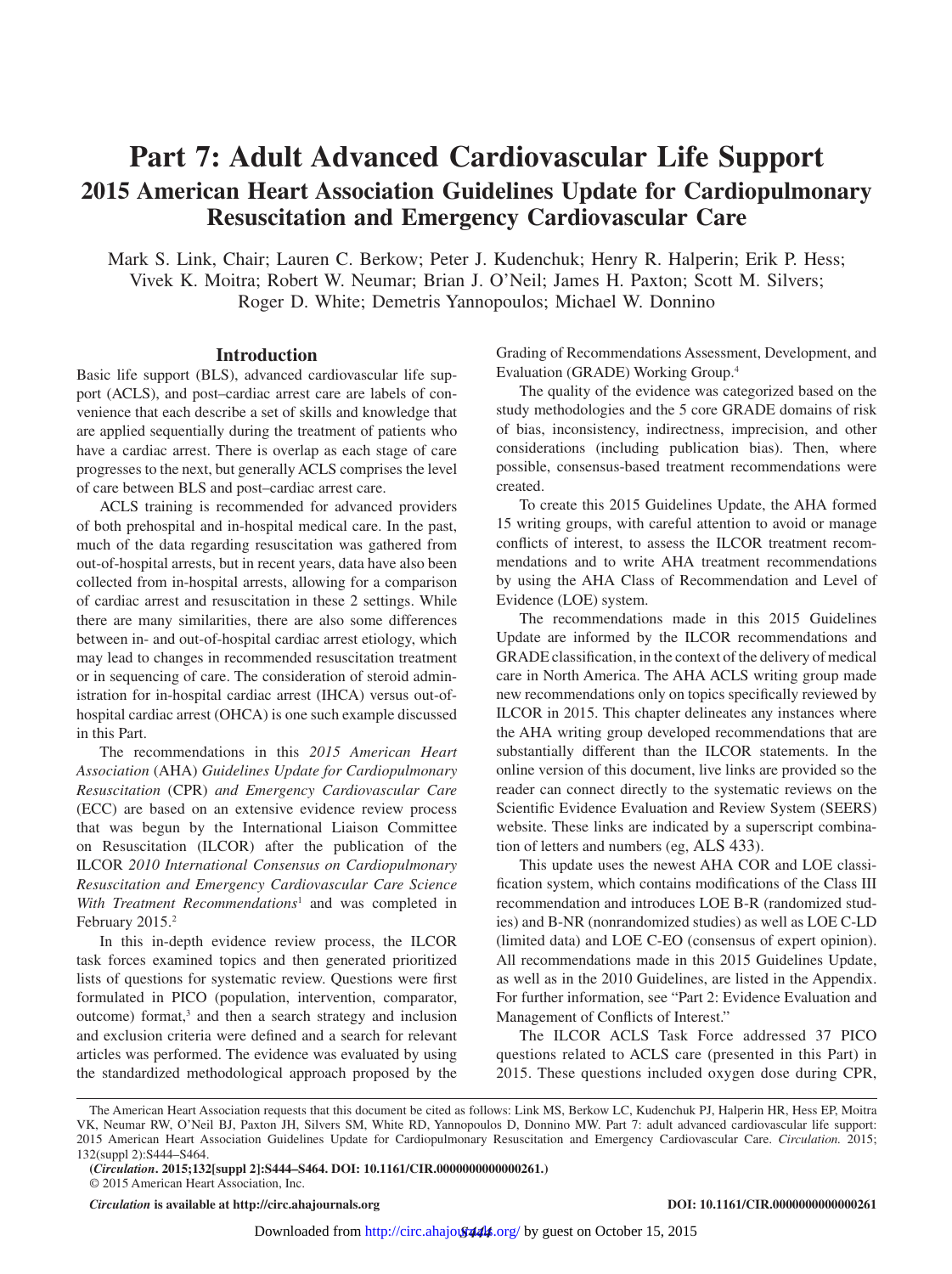advanced airway devices, ventilation rate during CPR, exhaled carbon dioxide  $(CO_2)$  detection for confirmation of airway placement, physiologic monitoring during CPR, prognostication during CPR, defibrillation, antiarrhythmic drugs, and vasopressors. The 2 new topics are steroids and hormones in cardiac arrest, and extracorporeal CPR (ECPR), perhaps better known to the inpatient provider community as extracorporeal life support (ECMO). The 2010 Guidelines Part on electrical therapies (defibrillation and emergency pacing) has been eliminated, and relevant material from it is now included in this ACLS Part.

The major changes in the 2015 ACLS guidelines include recommendations about prognostication during CPR based on exhaled  $\mathrm{CO}_2$  measurements, timing of epinephrine administration stratified by shockable or nonshockable rhythms, and the possibility of bundling treatment of steroids, vasopressin, and epinephrine for treatment of in-hospital arrests. In addition, the administration of vasopressin as the sole vasoactive drug during CPR has been removed from the algorithm.

# **Adjuncts to CPR**

# **Oxygen Dose During CPR[ALS 889](https://volunteer.heart.org/apps/pico/Pages/PublicComment.aspx?q=889)**

The 2015 ILCOR systematic review considered inhaled oxygen delivery both during CPR and in the post–cardiac arrest period. This 2015 Guidelines Update evaluates the optimal inspired concentration of oxygen during CPR. The immediate goals of CPR are to restore the energy state of the heart so it can resume mechanical work and to maintain the energy state of the brain to minimize ischemic injury. Adequate oxygen delivery is necessary to achieve these goals. Oxygen delivery is dependent on both blood flow and arterial oxygen content. Because blood flow is typically the major limiting factor to oxygen delivery during CPR, it is theoretically important to maximize the oxygen content of arterial blood by maximizing inspired oxygen concentration. Maximal inspired oxygen can be achieved with high-flow oxygen into a resuscitation bag device attached to a mask or an advanced airway.

#### *2015 Evidence Summary*

There were no adult human studies identified that directly compared maximal inspired oxygen with any other inspired oxygen concentration. However, 1 observational study of 145 OHCA patients evaluated arterial  $Po_2$  measured during CPR and cardiac arrest outcomes.<sup>5</sup> In this study, during which all patients received maximal inspired oxygen concentration, patients were divided into low, intermediate, and high arterial  $Po_2$  ranges (less than 61, 61–300, and greater than 300 mmHg, respectively). The higher ranges of arterial Po<sub>2</sub> during CPR were associated with an increase in hospital admission rates (low, 18.8%; intermediate, 50.6%; and high, 83.3%). However, there was no statistical difference in overall neurologic survival (low, 3.1%; intermediate, 13.3%; and high, 23.3%). Of note, this study did not evaluate the provision of various levels of inspired oxygen, so differences between groups likely reflect patient-level differences in CPR quality and underlying pathophysiology. This study did not find any association between hyperoxia during CPR and poor outcome.

#### *2015 Recommendation—Updated*

When supplementary oxygen is available, it may be reasonable to use the maximal feasible inspired oxygen concentration during CPR (Class IIb, LOE C-EO).

Evidence for detrimental effects of hyperoxia that may exist in the immediate post–cardiac arrest period should not be extrapolated to the low-flow state of CPR where oxygen delivery is unlikely to exceed demand or cause an increase in tissue  $Po_2$ . Therefore, until further data are available, physiology and expert consensus support providing the maximal inspired oxygen concentration during CPR.

# **Monitoring Physiologic Parameters During CP[RALS 656](https://volunteer.heart.org/apps/pico/Pages/PublicComment.aspx?q=656)**

Monitoring both provider performance and patient physiologic parameters during CPR is essential to optimizing CPR quality. The 2010 Guidelines put a strong emphasis on CPR quality. In 2013, the AHA published a Consensus Statement focused on strategies to improve CPR quality.<sup>6</sup> In 2015, the ILCOR ACLS Task Force evaluated the available clinical evidence to determine whether using physiologic feedback to guide CPR quality improved survival and neurologic outcome.

#### *2015 Evidence Summary*

Animal and human studies indicate that monitoring physiologic parameters during CPR provides valuable information about the patient's condition and response to therapy. Most important, end-tidal  $CO<sub>2</sub> (ETCO<sub>2</sub>)$ , coronary perfusion pressure, arterial relaxation pressure, arterial blood pressure, and central venous oxygen saturation correlate with cardiac output and myocardial blood flow during CPR, and threshold values have been reported below which return of spontaneous circulation (ROSC) is rarely achieved.<sup>7-13</sup> These parameters can be monitored continuously, without interrupting chest compressions. An abrupt increase in any of these parameters is a sensitive indicator of ROSC.14–31 There is evidence that these and other physiologic parameters can be modified by interventions aimed at improving CPR quality.7,32–43

The 2015 ILCOR systematic review was unable to identify any clinical trials that have studied whether titrating resuscitative efforts to a single or combined set of physiologic parameters during CPR results in improved survival or neurologic outcome.

#### *2015 Recommendation—Updated*

Although no clinical study has examined whether titrating resuscitative efforts to physiologic parameters during CPR improves outcome, it may be reasonable to use physiologic parameters (quantitative waveform capnography, arterial relaxation diastolic pressure, arterial pressure monitoring, and central venous oxygen saturation) when feasible to monitor and optimize CPR quality, guide vasopressor therapy, and detect ROSC (Class IIb, LOE C-EO).

Previous guidelines specified physiologic parameter goals; however, because the precise numerical targets for these parameters during resuscitation have not as yet been established, these were not specified in 2015.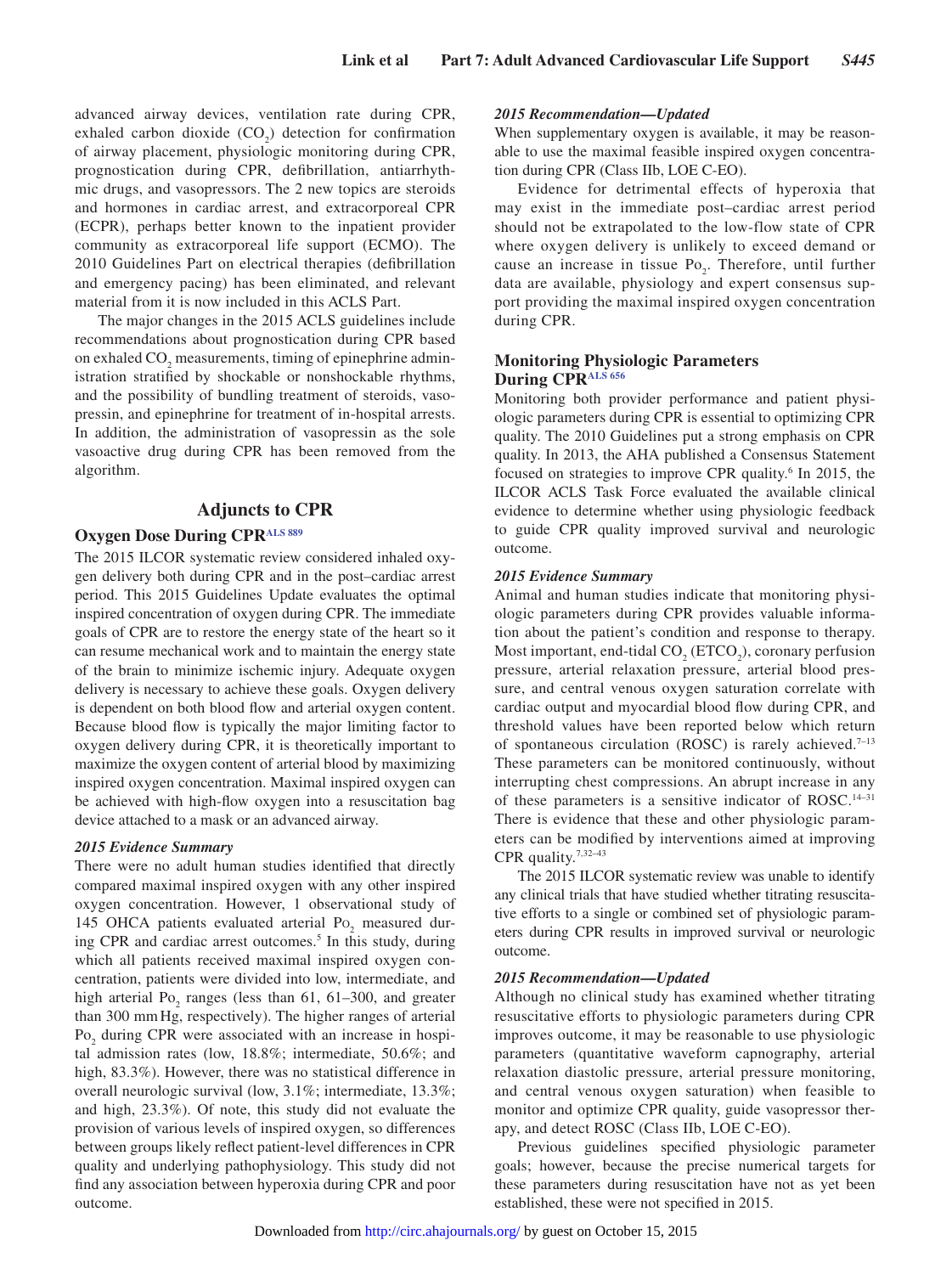# **Ultrasound During Cardiac Arrest ALS 658**

Bedside cardiac and noncardiac ultrasound are frequently used as diagnostic and prognostic tools for critically ill patients.44 Ultrasound may be applied to patients receiving CPR to help assess myocardial contractility and to help identify potentially treatable causes of cardiac arrest such as hypovolemia, pneumothorax, pulmonary thromboembolism, or pericardial tamponade.45 However, it is unclear whether important clinical outcomes are affected by the routine use of ultrasound among patients experiencing cardiac arrest.

### *2015 Evidence Summary*

One limited study with a small sample size was identified that specifically addressed the utility of ultrasound during cardiac arrest. This study evaluated bedside cardiac ultrasound use during ACLS among adult patients in pulseless electrical activity arrest and found no difference in the incidence of ROSC when ultrasound was used.46

# *2015 Recommendations—Updated*

Ultrasound (cardiac or noncardiac) may be considered during the management of cardiac arrest, although its usefulness has not been well established (Class IIb, LOE C-EO).

If a qualified sonographer is present and use of ultrasound does not interfere with the standard cardiac arrest treatment protocol, then ultrasound may be considered as an adjunct to standard patient evaluation (Class IIb, LOE C-EO).

# **Adjuncts for Airway Control and Ventilation**

This portion of the 2015 Guidelines Update focuses on recommendations for airway management based on rate of survival and favorable neurologic outcome.

# **Bag-Mask Ventilation Compared With Any Advanced Airway During CP[RALS 783](https://volunteer.heart.org/apps/pico/Pages/PublicComment.aspx?q=783)**

Bag-mask ventilation is a commonly used method for providing oxygenation and ventilation in patients with respiratory insufficiency or arrest. When cardiac arrest occurs, providers must determine the best way to support ventilation and oxygenation. Options include standard bag-mask ventilation versus the placement of an advanced airway (ie, endotracheal tube [ETT], supraglottic airway device [SGA]). Previous guidelines recommended that prolonged interruptions in chest compressions should be avoided during transitions from bag-mask ventilation to an advanced airway device. In 2015, ILCOR evaluated the evidence comparing the effect of bagmask ventilation versus advanced airway placement on overall survival and neurologic outcome from cardiac arrest.

# *2015 Evidence Summary*

There is inadequate evidence to show a difference in survival or favorable neurologic outcome with the use of bag-mask ventilation compared with endotracheal intubation<sup>47-53</sup> or other advanced airway devices.47,49–51,54 The majority of these retrospective observational studies demonstrated slightly worse survival with the use of an advanced airway when compared with bag-mask ventilation. However, interpretation of these results is limited by significant concerns of selection bias. Two additional observational studies<sup>54,55</sup> showed no difference in survival.

# **Advanced Airway Placement Choice**

Advanced airway devices are frequently placed by experienced providers during CPR if bag-mask ventilation is inadequate or as a stepwise approach to airway management. Placement of an advanced airway may result in interruption of chest compressions, and the ideal timing of placement to maximize outcome has not been adequately studied. The use of an advanced airway device such as an ETT or SGA and the effect of ventilation technique on overall survival and neurologic outcome was evaluated in 2015.

# *2015 Evidence Summary*

### *Endotracheal Intubation Versus Bag-Mask Ventilation*

There is no high-quality evidence favoring the use of endotracheal intubation compared with bag-mask ventilation or an advanced airway device in relation to overall survival or favorable neurologic outcome.47–53 Evaluating retrospective studies that compare bag-mask ventilation to endotracheal intubation is challenging because patients with more severe physiologic compromise will typically receive more invasive care (including endotracheal intubation) than patients who are less compromised and more likely to survive. Within that context, a number of retrospective studies show an association of worse outcome in those who were intubated as compared with those receiving bag-mask ventilation. While the studies did attempt to control for confounders, bias still may have been present, limiting the interpretation of these investigations. These studies illustrate that endotracheal intubation can be associated with a number of complications and that the procedure requires skill and experience. Risks of endotracheal intubation during resuscitation include unrecognized esophageal intubation and increased hands-off time.

#### *Supraglottic Airway Devices*

Several retrospective studies compared a variety of supraglottic devices (laryngeal mask airway, laryngeal tube, Combitube, esophageal obturator airway) to both bag-mask ventilation and endotracheal intubation. There is no high-quality evidence demonstrating a difference in survival rate or favorable neurologic outcome from use of an SGA compared with bagmask ventilation<sup>47,49–51</sup> or endotracheal intubation.<sup>47,49,50,54,56–61</sup> Three observational studies demonstrated a lower rate of both overall survival and favorable neurologic outcome when SGA use was compared with bag-mask ventilation, $47,49,51$  whereas another observational study demonstrated similar survival rates.50

In studies comparing SGA insertion to endotracheal intubation, no high-quality studies have demonstrated a difference in overall survival or favorable neurologic outcome.<sup>50,54,56–58,61</sup> Several retrospective observational studies show more favorable outcome with the use of an SGA device, whereas other studies favor the use of endotracheal intubation.<sup>47,49,50,59-61</sup>

#### *2015 Recommendations—Updated*

Either a bag-mask device or an advanced airway may be used for oxygenation and ventilation during CPR in both the inhospital and out-of-hospital setting (Class IIb, LOE C-LD).

For healthcare providers trained in their use, either an SGA device or an ETT may be used as the initial advanced airway during CPR (Class IIb, LOE C-LD).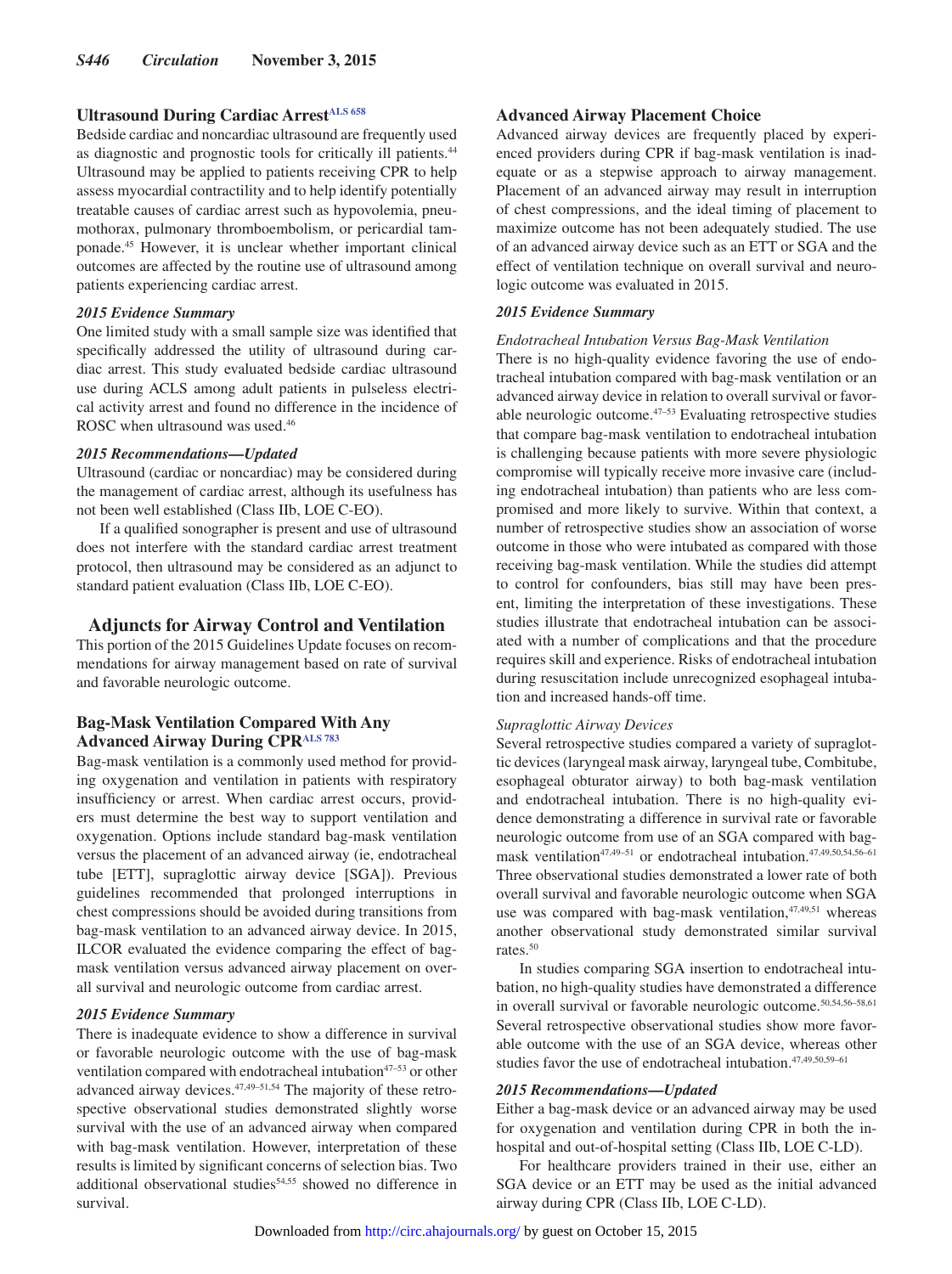Recommendations for advanced airway placement presume that the provider has the initial training and skills as well as the ongoing experience to insert the airway and verify proper position with minimal interruption in chest compressions. Bag-mask ventilation also requires skill and proficiency. The choice of bag-mask device versus advanced airway insertion, then, will be determined by the skill and experience of the provider.

#### **Clinical Assessment of Tracheal Tube Placement[ALS 469](https://volunteer.heart.org/apps/pico/Pages/PublicComment.aspx?q=469)**

The 2015 ILCOR systematic review considered tracheal tube placement during CPR. This section evaluates methods for confirming correct tracheal tube placement.

Attempts at endotracheal intubation during CPR have been associated with unrecognized tube misplacement or displacement as well as prolonged interruptions in chest compression. Inadequate training, lack of experience, patient physiology (eg, low pulmonary blood flow, gastric contents in the trachea, airway obstruction), and patient movement may contribute to tube misplacement. After correct tube placement, tube displacement or obstruction may develop. In addition to auscultation of the lungs and stomach, several methods (eg, waveform capnography,  $CO<sub>2</sub>$  detection devices, esophageal detector device, tracheal ultrasound, fiberoptic bronchoscopy) have been proposed to confirm successful tracheal intubation in adults during cardiac arrest.

#### *2015 Evidence Summary*

The evidence regarding the use of tracheal detection devices during cardiac arrest is largely observational. Observational studies and 1 small randomized study of waveform capnography to verify ETT position in victims of cardiac arrest report a specificity of 100% for correct tube placement.<sup>62-64</sup> Although the sensitivity of waveform capnography for detecting tracheal tube placement immediately after prehospital intubation was 100% in 1 study,62 several other studies showed that the sensitivity of waveform capnography decreases after a prolonged cardiac arrest.63–65 Differences in sensitivity can be explained by the low pulmonary blood flow during cardiac arrest, which will decrease  $ETCO<sub>2</sub>$  concentration.

Although exhaled  $CO<sub>2</sub>$  detection suggests correct tracheal tube placement, false-positive results  $(CO_2)$  detection with esophageal intubation) can occur after ingestion of carbonated liquids.<sup>66</sup> False-negative results (ie, absent exhaled  $CO_2$  in the presence of tracheal intubation) can occur in the setting of pulmonary embolism, significant hypotension, contamination of the detector with gastric contents, and severe airflow obstruction.<sup>15,67,68</sup> The use of  $CO_2$ -detecting devices to determine the correct placement of other advanced airways (eg, Combitube, laryngeal mask airway) has not been studied, but, as with an ETT, effective ventilation should produce a capnography waveform during CPR and after ROSC.

Colorimetric and nonwaveform  $CO<sub>2</sub>$  detectors can identify the presence of exhaled  $CO_2$  from the respiratory tract, but there is no evidence that these devices are accurate for continued monitoring of ETT placement.<sup>15,62,69-73</sup> Moreover, because a minimal threshold of  $CO_2$  must be reached to activate the detector and exhaled  $CO<sub>2</sub>$  is low in cardiac arrest, proper placement of an ETT may not be confirmed with this qualitative methodology.

While observational studies and a small randomized controlled trial (RCT) of esophageal detector devices report a low false-positive rate for confirming tracheal placement, there is no evidence that these devices are accurate or practical for the continued monitoring of ETT placement.<sup>63-65,69,74,75</sup>

An ultrasound transducer can be placed transversely on the anterior neck above the suprasternal notch to identify endotracheal or esophageal intubation. In addition, ultrasound of the thoracic cavity can identify pleural movement as lung sliding. Unlike capnography, confirmation of ETT placement via ultrasonography is not dependent on adequate pulmonary blood flow and  $CO_2$  in exhaled gas.<sup>76-78</sup> One small prospective study of experienced clinicians compared tracheal ultrasound to waveform capnography and auscultation during CPR and reported a positive predictive value for ultrasound of 98.8% and negative predictive value of 100%.78 The usefulness of tracheal and pleural ultrasonography, like fiberoptic bronchoscopy, may be limited by abnormal anatomy, availability of equipment, and operator experience.

#### *2015 Recommendations—Updated*

Continuous waveform capnography is recommended in addition to clinical assessment as the most reliable method of confirming and monitoring correct placement of an ETT (Class I, LOE C-LD).

If continuous waveform capnometry is not available, a nonwaveform CO<sub>2</sub> detector, esophageal detector device, or ultrasound used by an experienced operator is a reasonable alternative (Class IIa, LOE C-LD).

### **Ventilation After Advanced Airway Placement[ALS 808](https://volunteer.heart.org/apps/pico/Pages/PublicComment.aspx?q=808)**

The 2015 ILCOR systematic review addressed the optimal ventilation rate during continuous chest compressions among adults in cardiac arrest with an advanced airway. This 2015 Guidelines Update for ACLS applies only to patients who have been intubated and are in cardiac arrest. The effect of tidal volume and any other ventilation parameters during CPR are not addressed in this recommendation.

Except for respiratory rate, it is unknown whether monitoring ventilatory parameters (eg, minute ventilation, peak pressure) during CPR can influence outcome. However, positive pressure ventilation increases intrathoracic pressure and may reduce venous return and cardiac output, especially in patients with hypovolemia or obstructive airway disease. Ventilation at inappropriately high respiratory rates (greater than 25 breaths/ min) is common during resuscitation from cardiac arrest.<sup>79,80</sup> There is concern that excessive ventilation in the setting of cardiac arrest may be associated with worse outcome.

#### *2015 Evidence Summary*

No human clinical trials were found addressing whether a ventilation rate of 10 breaths/min, compared with any other ventilation rate, changes survival with favorable neurologic or functional outcome. Although there have been a number of animal studies<sup>79,81-89</sup> and 1 human observational study<sup>90</sup> evaluating ventilation rates during CPR, the design and data from these studies did not allow for the assessment of the effect of a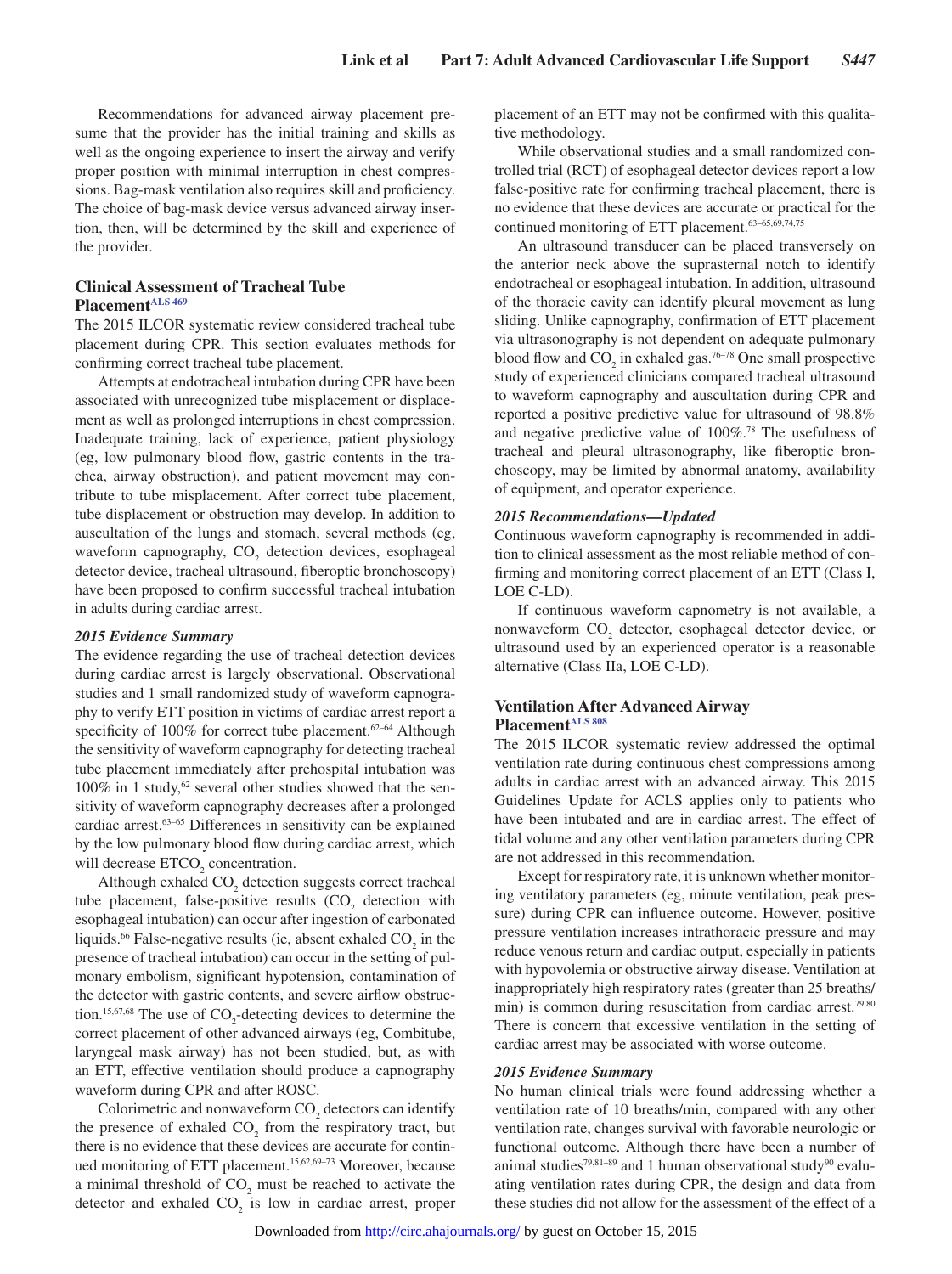ventilation rate of 10 per minute compared with any other rate for ROSC or other outcomes.

#### *2015 Recommendation—Updated*

After placement of an advanced airway, it may be reasonable for the provider to deliver 1 breath every 6 seconds (10 breaths/min) while continuous chest compressions are being performed (Class IIb, LOE C-LD).

# **Management of Cardiac Arrest**

# **Defibrillation Strategies for Ventricular Fibrillation or Pulseless Ventricular Tachycardia: Waveform Energy and First-Shock Success[ALS 470](https://volunteer.heart.org/apps/pico/Pages/PublicComment.aspx?q=470)**

Currently manufactured manual and automated external defibrillators use biphasic waveforms of 3 different designs: biphasic truncated exponential (BTE), rectilinear biphasic (RLB), and pulsed biphasic waveforms; they deliver different peak currents at the same programmed energy setting and may adjust their energy output in relation to patient impedance in differing ways. These factors can make comparisons of shock efficacy between devices from different manufacturers challenging even when the same programmed energy setting is used. A substantial body of evidence now exists for the efficacy of BTE and RLB waveforms, with a smaller body of evidence for the pulsed waveform. An impedance-compensated version of the pulsed biphasic waveform is now clinically available, but no clinical studies were identified to define its performance characteristics.

#### *2015 Evidence Summary*

There is no evidence indicating superiority of one biphasic waveform or energy level for the termination of ventricular fibrillation (VF) with the first shock (termination is defined as absence of VF at 5 seconds after shock). All published studies support the effectiveness (consistently in the range of  $85\% - 98\%)$ <sup>91</sup> of biphasic shocks using 200 J or less for the first shock.<sup>91</sup> Defibrillators using the RLB waveform typically deliver more shock energy than selected, based on patient impedance. Thus, in the single study in which a manufacturer's nonescalating energy device was programmed to deliver 150 J shocks, comparison with other devices was not possible because shock energy delivery in other devices is adjusted for measured patient impedance. For the RLB, a selected energy dose of 120 J typically provides nearly 150 J for most patients.

### *2015 Recommendations—Updated*

Defibrillators (using BTE, RLB, or monophasic waveforms) are recommended to treat atrial and ventricular arrhythmias (Class I, LOE B-NR).

Based on their greater success in arrhythmia termination, defibrillators using biphasic waveforms (BTE or RLB) are preferred to monophasic defibrillators for treatment of both atrial and ventricular arrhythmias (Class IIa, LOE B-R).

In the absence of conclusive evidence that 1 biphasic waveform is superior to another in termination of VF, it is reasonable to use the manufacturer's recommended energy dose for the first shock. If this is not known, defibrillation at the maximal dose may be considered (Class IIb, LOE C-LD).

# **Defibrillation Strategies for Ventricular Fibrillation or Pulseless Ventricular Tachycardia: Energy Dose for Subsequent Shocks**

The 2010 Guidelines regarding treatment of VF/pulseless ventricular tachycardia (pVT) recommended that if the first shock dose did not terminate VF/pVT, the second and subsequent doses should be equivalent, and higher doses may be considered. The evidence supporting energy dose for subsequent shocks was evaluated for this 2015 Guidelines Update.

#### *2015 Evidence Summary*

Observational data indicate that an automated external defibrillator administering a high peak current at 150 J biphasic fixed energy can terminate initial, as well as persistent or recurrent VF, with a high rate of conversion. $92$  In fact, the high conversion rate achieved with all biphasic waveforms for the first shock makes it difficult to study the energy requirements for second and subsequent shocks when the first shock is not successful. A 2007 study attempted to determine if a fixed lower energy dose or escalating higher doses were associated with better outcome in patients requiring more than 1 shock. Although termination of VF at 5 seconds after shock was higher in the escalating higher-energy group (82.5% versus 71.2%), there were no significant differences in ROSC, survival to discharge, or survival with favorable neurologic outcome between the 2 groups. In this study, only 1 manufacturer's nonescalating energy device, programmed to deliver 150-J shocks, was used. Thus, it is not possible to compare this 150-J shock with that delivered by any other device set to deliver 150 J.

There is a decline in shock success with repeated shocks. One nonrandomized trial that used a BTE waveform reported a decline in shock success when repeated shocks at the same energy were administered.93 For the RLB waveform, 1 observational study reported an initial VF termination rate of 87.8% at a selected energy setting of 120 J and an 86.4% termination rate for persistent VF. Recurrence of VF did not affect ultimate shock success, ROSC, or discharge survival.<sup>94</sup>

#### *2015 Recommendations—Updated*

It is reasonable that selection of fixed versus escalating energy for subsequent shocks be based on the specific manufacturer's instructions (Class IIa, LOE C-LD).

If using a manual defibrillator capable of escalating energies, higher energy for second and subsequent shocks may be considered (Class IIb, LOE C-LD).

# **Defibrillation Strategies for Ventricular Fibrillation or Pulseless Ventricular Tachycardia: Single Shocks Versus Stacked Shocks**

The 2010 Guidelines recommended a 2-minute period of CPR after each shock instead of immediate successive shocks for persistent VF. The rationale for this is at least 3-fold: First, VF is terminated with a very high rate of success with biphasic waveforms. Second, when VF is terminated, a brief period of asystole or pulseless electrical activity (PEA) typically ensues and a perfusing rhythm is unlikely to be present immediately. Third, this provides for a period of uninterrupted CPR following a shock before repeat rhythm analysis.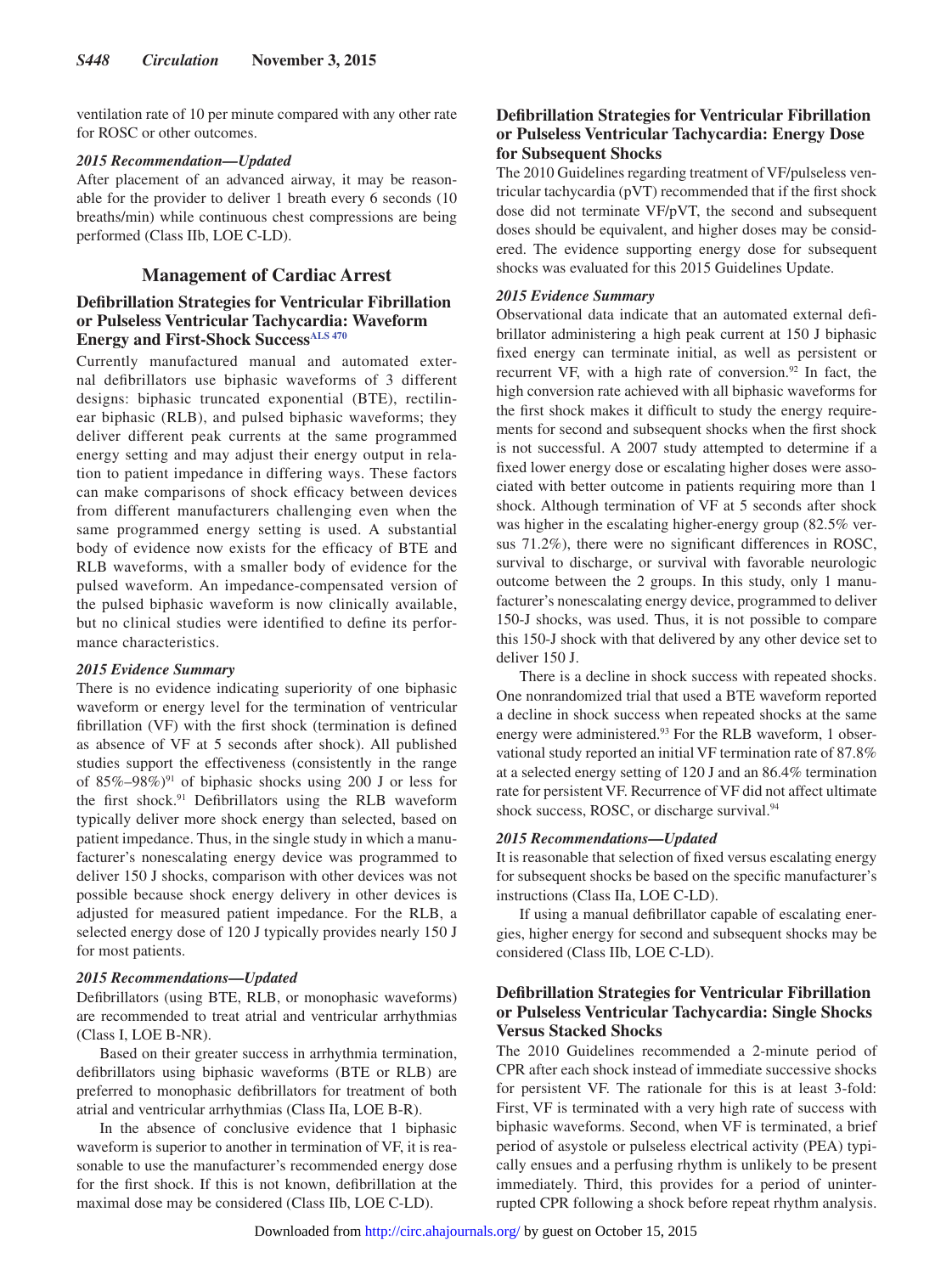The evidence for single versus stacked shocks was reviewed again in 2015.

#### *2015 Evidence Summary*

One RCT that comprised 845 OHCA patients found no difference in 1-year survival when a single shock protocol with 2 minutes of CPR between successive shocks was compared against a previous resuscitation protocol employing 3 initial stacked shocks with 1 minute of CPR between subsequent shocks (odds ratio, 1.64; 95% confidence interval, 0.53– 5.06).95 An RCT published in 2010 showed no difference in frequency of VF recurrence when comparing the 2 treatment protocols.96 In that study, increased time in recurrent VF was associated with decreased favorable neurologic survival under either protocol.

There is evidence that resumption of chest compressions immediately after a shock can induce recurrent VF, but the benefit of CPR in providing myocardial blood flow is thought to outweigh the benefit of immediate defibrillation for the VF.97 Another study of patients presenting in VF after a witnessed arrest concluded that recurrence of VF within 30 seconds of a shock was not affected by the timing of resumption of chest compressions.98 Thus, the effect of chest compressions on recurrent VF is not clear. It is likely that in the future, algorithms that recognize recurrent VF during chest compressions with high sensitivity and specificity will allow us to deliver a shock earlier in the CPR cycle, thereby reducing the length of time the myocardium is fibrillating and the duration of postshock CPR.99

#### *2015 Recommendation—Updated*

A single-shock strategy (as opposed to stacked shocks) is reasonable for defibrillation (Class IIa, LOE B-NR).

# **Antiarrhythmic Drugs During and Immediately After Cardiac Arrest[ALS 428](https://volunteer.heart.org/apps/pico/Pages/PublicComment.aspx?q=428)**

The 2015 ILCOR systematic review addressed whether the administration of antiarrhythmic drugs for cardiac arrest due to refractory VF or pVT results in better outcome.

# **Antiarrhythmic Drugs During and Immediately After Cardiac Arrest: Antiarrhythmic Therapy for Refractory VF/pVT Arrest**

Refractory VF/pVT refers to VF or pVT that persists or recurs after 1 or more shocks. It is unlikely that an antiarrhythmic drug will itself pharmacologically convert VF/pVT to an organized perfusing rhythm. Rather, the principal objective of antiarrhythmic drug therapy in shock-refractory VF/pVT is to facilitate the restoration and maintenance of a spontaneous perfusing rhythm in concert with the shock termination of VF. Some antiarrhythmic drugs have been associated with increased rates of ROSC and hospital admission, but none have yet been proven to increase long-term survival or survival with good neurologic outcome. Thus, establishing vascular access to enable drug administration should not compromise the quality of CPR or timely defibrillation, which are known to improve survival. The optimal sequence of ACLS interventions, including administration of antiarrhythmic drugs during resuscitation and the preferred manner and timing of drug administration in relation to shock delivery, is not known. Previous ACLS guidelines addressed the use of magnesium in cardiac arrest with polymorphic ventricular tachycardia (ie, *torsades de pointes*) or suspected hypomagnesemia, and this has not been reevaluated in this 2015 Guidelines Update. These previous guidelines recommended defibrillation for termination of polymorphic VT (ie, *torsades de pointes*), followed by consideration of intravenous magnesium sulfate when secondary to a long QT interval.

The 2015 ILCOR systematic review did not specifically address the selection or use of second-line antiarrhythmic medications in patients who are unresponsive to a maximum therapeutic dose of the first administered drug, and there are limited data available to direct such treatment.

#### *2015 Evidence Summary*

#### *Amiodarone*

Intravenous amiodarone is available in 2 approved formulations in the United States, one containing polysorbate 80, a vasoactive solvent that can provoke hypotension, and one containing captisol, which has no vasoactive effects. In blinded RCTs in adults with refractory VF/pVT in the out-of-hospital setting, paramedic administration of amiodarone in polysorbate (300 mg or 5 mg/kg) after at least 3 failed shocks and administration of epinephrine improved hospital admission rates when compared to placebo with polysorbate<sup>100</sup> or 1.5 mg/kg lidocaine with polysorbate.101 Survival to hospital discharge and survival with favorable neurologic outcome, however, was not improved by amiodarone compared with placebo or amiodarone compared with lidocaine, although these studies were not powered for survival or favorable neurologic outcome.

#### *Lidocaine*

Intravenous lidocaine is an alternative antiarrhythmic drug of long-standing and widespread familiarity. Compared with no antiarrhythmic drug treatment, lidocaine did not consistently increase ROSC and was not associated with improvement in survival to hospital discharge in observational studies.<sup>102,103</sup> In a prospective, blinded, randomized clinical trial, lidocaine was less effective than amiodarone in improving hospital admission rates after OHCA due to shock-refractory VF/pVT, but there were no differences between the 2 drugs in survival to hospital discharge.101

### *Procainamide*

Procainamide is available only as a parenteral formulation in the United States. In conscious patients, procainamide can be given only as a controlled infusion (20 mg/min) because of its hypotensive effects and risk of QT prolongation, making it difficult to use during cardiac arrest. Procainamide was recently studied as a second-tier antiarrhythmic agent in patients with OHCA due to VF/pVT that was refractory to lidocaine and epinephrine. In this study, the drug was given as a rapid infusion of 500 mg (repeated as needed up to 17 mg/kg) during ongoing CPR. An unadjusted analysis showed lower rates of hospital admission and survival among the 176 procainamide recipients as compared with 489 nonrecipients. After adjustment for patients' clinical and resuscitation characteristics, no association was found between use of the drug and hospital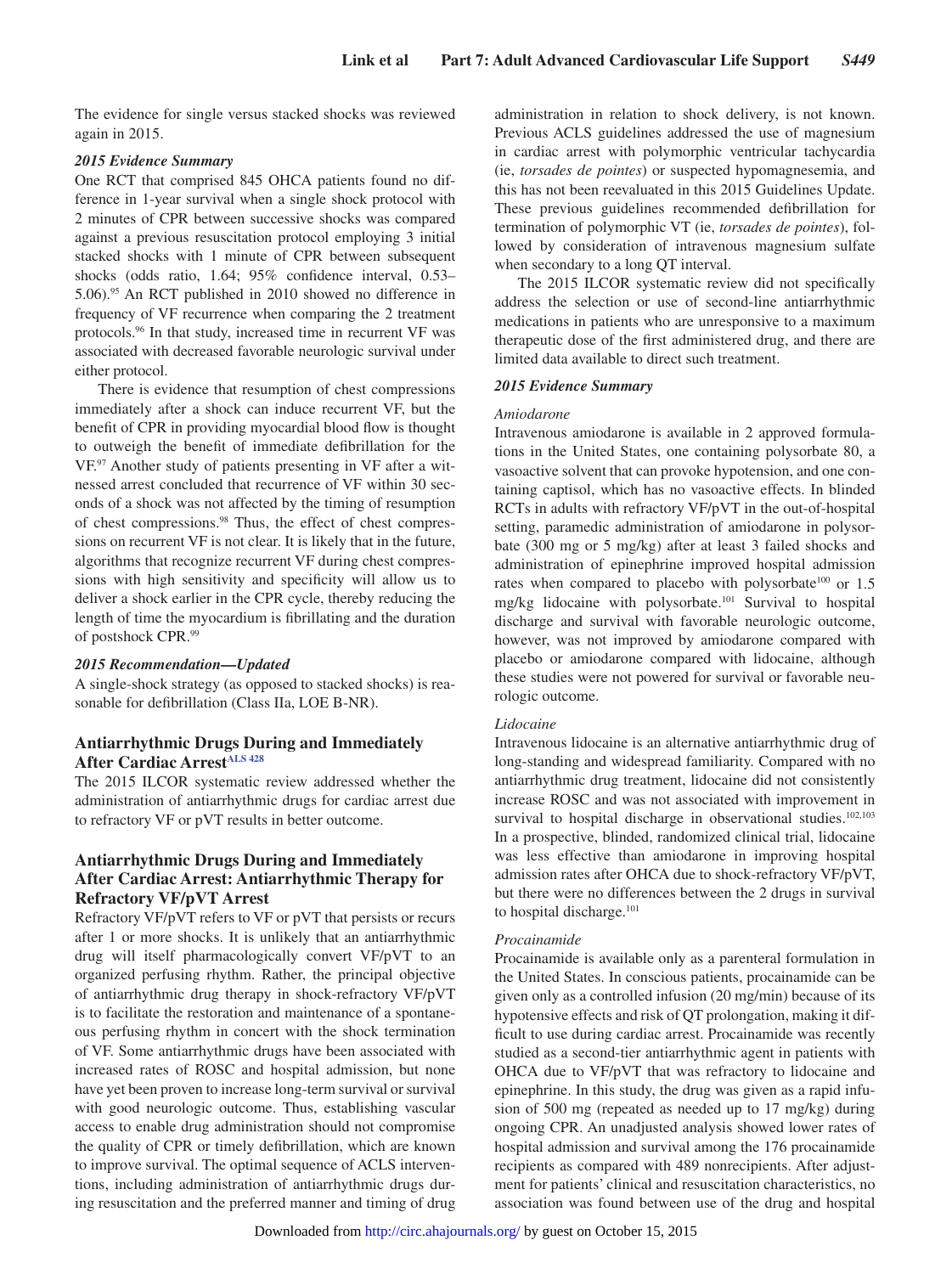admission or survival to hospital discharge, although a modest survival benefit from the drug could not be excluded.<sup>104</sup>

# *Magnesium*

Magnesium acts as a vasodilator and is an important cofactor in regulating sodium, potassium, and calcium flow across cell membranes. In 3 randomized clinical trials, magnesium was not found to increase rates of ROSC for cardiac arrest due to any presenting rhythm,<sup>105</sup> including VF/pVT.<sup>106,107</sup> In these RCTs and in 1 additional randomized clinical trial, the use of magnesium in cardiac arrest for any rhythm presentation of cardiac arrest<sup>105,108</sup> or strictly for VF arrest<sup>106,107</sup> did not improve survival to hospital discharge or neurologic outcome.<sup>108</sup>

### *2015 Recommendations—Updated*

Amiodarone may be considered for VF/pVT that is unresponsive to CPR, defibrillation, and a vasopressor therapy (Class IIb, LOE B-R).

Lidocaine may be considered as an alternative to amiodarone for VF/pVT that is unresponsive to CPR, defibrillation, and vasopressor therapy (Class IIb, LOE C-LD).

The routine use of magnesium for VF/pVT is not recommended in adult patients (Class III: No Benefit, LOE B-R).

No antiarrhythmic drug has yet been shown to increase survival or neurologic outcome after cardiac arrest due to VF/pVT. Accordingly, recommendations for the use of antiarrhythmic medications in cardiac arrest are based primarily on the potential for benefit on short-term outcome until more definitive studies are performed to address their effect on survival and neurologic outcome.

# **Antiarrhythmic Drugs During and Immediately After Cardiac Arrest: Antiarrhythmic Drugs After Resuscitatio[nALS 493](https://volunteer.heart.org/apps/pico/Pages/PublicComment.aspx?q=493)**

The 2015 ILCOR systematic review addressed whether, after successful termination of VF or pVT cardiac arrest, the prophylactic administration of antiarrhythmic drugs for cardiac arrest results in better outcome. The only medications studied in this context are β-adrenergic blocking drugs and lidocaine, and the evidence for their use is limited.

#### *2015 Evidence Summary*

# *β-Adrenergic Blocking Drugs*

β-Adrenergic blocking drugs blunt heightened catecholamine activity that can precipitate cardiac arrhythmias. The drugs also reduce ischemic injury and may have membrane-stabilizing effects. In 1 observational study of oral or intravenous metoprolol or bisoprolol during hospitalization after cardiac arrest due to VF/pVT, recipients had a significantly higher adjusted survival rate than nonrecipients at 72 hours after ROSC and at 6 months.<sup>109</sup> Conversely, β-blockers can cause or worsen hemodynamic instability, exacerbate heart failure, and cause bradyarrhythmias, making their routine administration after cardiac arrest potentially hazardous. There is no evidence addressing the use of β-blockers after cardiac arrest precipitated by rhythms other than VF/pVT.

#### *Lidocaine*

Early studies in patients with acute myocardial infarction found that lidocaine suppressed premature ventricular complexes

and nonsustained VT, rhythms that were believed to presage VF/pVT. Later studies noted a disconcerting association between lidocaine and higher mortality after acute myocardial infarction, possibly due to a higher incidence of asystole and bradyarrhythmias; the routine practice of administering prophylactic lidocaine during acute myocardial infarction was abandoned.<sup>110,111</sup> The use of lidocaine was explored in a multivariate and propensity score–adjusted analysis of patients resuscitated from out-of-hospital VF/pVT arrest. In this observational study of 1721 patients, multivariate analysis found the prophylactic administration of lidocaine before hospitalization was associated with a significantly lower rate of recurrent VF/ pVT and higher rates of hospital admission and survival to hospital discharge. However, in a propensity score–adjusted analysis, rates of hospital admission and survival to hospital discharge did not differ between recipients of prophylactic lidocaine as compared with nonrecipients, although lidocaine was associated with less recurrent VF/pVT and there was no evidence of harm.112 Thus, evidence supporting a role for prophylactic lidocaine after VF/pVT arrest is weak at best, and nonexistent for cardiac arrest initiated by other rhythms.

### *2015 Recommendations—New*

There is inadequate evidence to support the routine use of lidocaine after cardiac arrest. However, the initiation or continuation of lidocaine may be considered immediately after ROSC from cardiac arrest due to VF/pVT (Class IIb, LOE C-LD).

There is inadequate evidence to support the routine use of a β-blocker after cardiac arrest. However, the initiation or continuation of an oral or intravenous β-blocker may be considered early after hospitalization from cardiac arrest due to VF/pVT (Class IIb, LOE C-LD).

There is insufficient evidence to recommend for or against the routine initiation or continuation of other antiarrhythmic medications after ROSC from cardiac arrest.

# **Vasopressors in Cardiac Arrest**

The 2015 ILCOR systematic review addresses the use of the vasopressors epinephrine and vasopressin during cardiac arrest. The new recommendations in this 2015 Guidelines Update apply only to the use of these vasopressors for this purpose.

# **Vasopressors in Cardiac Arrest: Standard-Dose Epinephrin[eALS 788](https://volunteer.heart.org/apps/pico/Pages/PublicComment.aspx?q=788)**

Epinephrine produces beneficial effects in patients during cardiac arrest, primarily because of its  $\alpha$ -adrenergic (ie, vasoconstrictor) effects. These α-adrenergic effects of epinephrine can increase coronary perfusion pressure and cerebral perfusion pressure during CPR. The value and safety of the β-adrenergic effects of epinephrine are controversial because they may increase myocardial work and reduce subendocardial perfusion. The 2010 Guidelines stated that it is reasonable to consider administering a 1-mg dose of IV/IO epinephrine every 3 to 5 minutes during adult cardiac arrest.

# *2015 Evidence Summary*

One trial<sup>113</sup> assessed short-term and longer-term outcomes when comparing standard-dose epinephrine to placebo.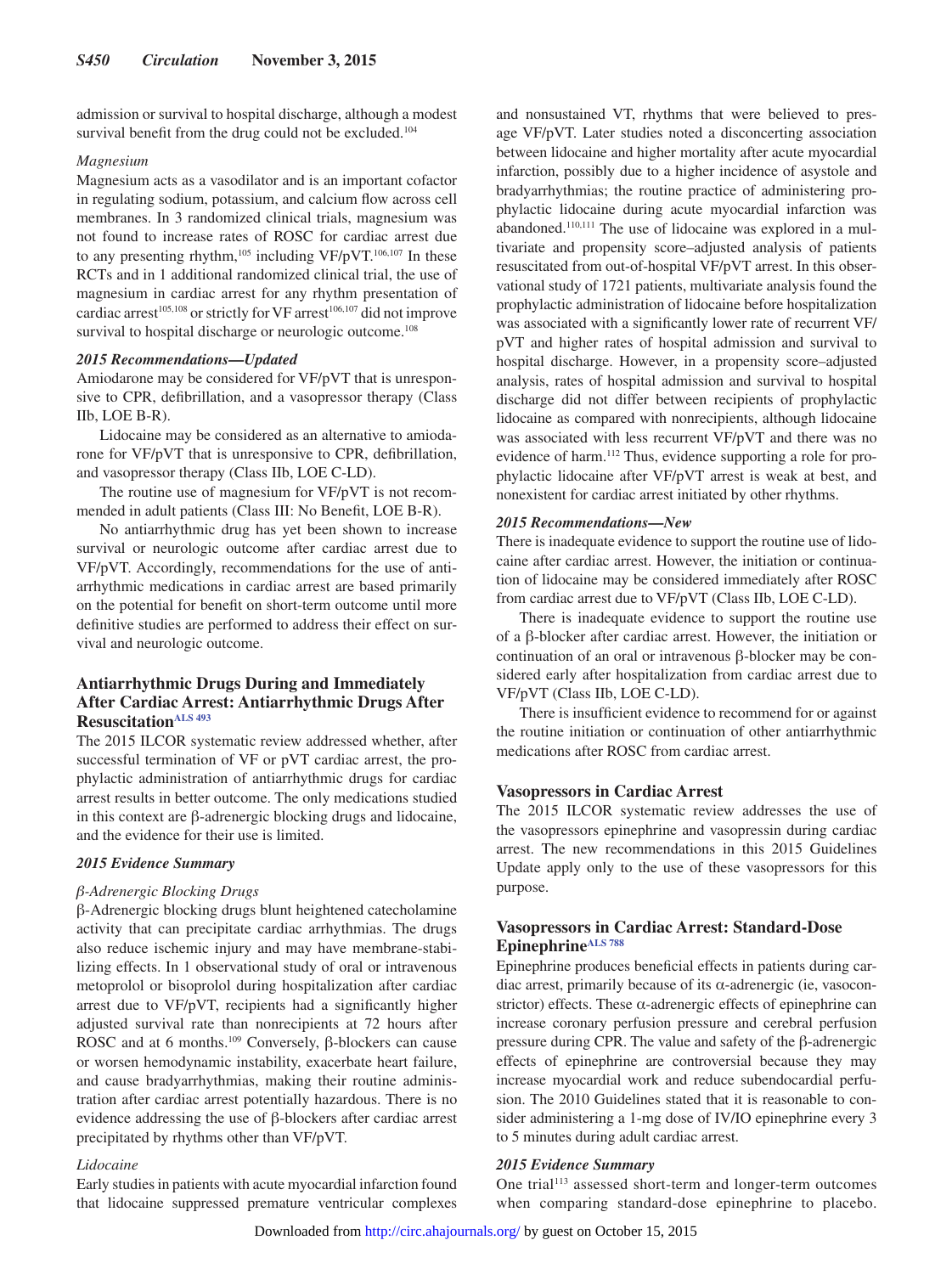Standard-dose epinephrine was defined as 1 mg given IV/ IO every 3 to 5 minutes. For both survival to discharge and survival to discharge with good neurologic outcome, there was no benefit with standard-dose epinephrine; however, the study was stopped early and was therefore underpowered for analysis of either of these outcomes (enrolled approximately 500 patients as opposed to the target of 5000). There was, nevertheless, improved survival to hospital admission and improved ROSC with the use of standard-dose epinephrine. Observational studies were performed that evaluated epinephrine, with conflicting results.<sup>114,115</sup>

### *2015 Recommendation—Updated*

Standard-dose epinephrine (1 mg every 3 to 5 minutes) may be reasonable for patients in cardiac arrest (Class IIb, LOE B-R).

# **Vasopressors in Cardiac Arrest: Standard Dose Epinephrine Versus High-Dose Epinephrin[eALS 778](https://volunteer.heart.org/apps/pico/Pages/PublicComment.aspx?q=778)**

High doses of epinephrine are generally defined as doses in the range of 0.1 to 0.2 mg/kg. In theory, higher doses of epinephrine may increase coronary perfusion pressure, resulting in increased ROSC and survival from cardiac arrest. However, the adverse effects of higher doses of epinephrine in the postarrest period may negate potential advantages during the intraarrest period. Multiple case series followed by randomized trials have been performed to evaluate the potential benefit of higher doses of epinephrine. In the 2010 Guidelines, the use of high-dose epinephrine was not recommended except in special circumstances, such as for β-blocker overdose, calcium channel blocker overdose, or when titrated to real-time physiologically monitored parameters. In 2015, ILCOR evaluated the use of high-dose epinephrine compared with standard doses.

#### *2015 Evidence Summary*

A number of trials have compared outcomes from standard-dose epinephrine with those of high-dose epinephrine. These trials did not demonstrate any benefit for high-dose epinephrine over standard-dose epinephrine for survival to discharge with a good neurologic recovery (ie, Cerebral Performance Category score), 116,117 survival to discharge,  $116-120$  or survival to hospital admission.  $116-118,121$ There was, however, a demonstrated ROSC advantage with highdose epinephrine.<sup>116-121</sup>

#### *2015 Recommendation—New*

High-dose epinephrine is not recommended for routine use in cardiac arrest (Class III: No Benefit, LOE B-R).

### **Vasopressors in Cardiac Arrest: Epinephrine Versus Vasopressi[nALS 659](https://volunteer.heart.org/apps/pico/Pages/PublicComment.aspx?q=659)**

Vasopressin is a nonadrenergic peripheral vasoconstrictor that also causes coronary<sup>122,123</sup> and renal vasoconstriction.<sup>124</sup>

# *2015 Evidence Summary*

A single RCT125 enrolling 336 patients compared multiple doses of standard-dose epinephrine with multiple doses of standarddose vasopressin (40 units IV) in the emergency department after OHCA. The trial had a number of limitations but showed no benefit with the use of vasopressin for ROSC or survival to discharge with or without good neurologic outcome.

#### *2015 Recommendation—Updated*

Vasopressin offers no advantage as a substitute for epinephrine in cardiac arrest (Class IIb, LOE B-R).

The removal of vasopressin has been noted in the Adult Cardiac Arrest Algorithm (Figure 1).

# **Vasopressors in Cardiac Arrest: Epinephrine Versus Vasopressin in Combination With Epinephrin[eALS 789](https://volunteer.heart.org/apps/pico/Pages/PublicComment.aspx?q=789)**

#### *2015 Evidence Summary*

A number of trials have compared outcomes from standarddose epinephrine to those using the combination of epinephrine and vasopressin. These trials showed no benefit with the use of the epinephrine/vasopressin combination for survival to hospital discharge with Cerebral Performance Category score of 1 or 2 in 2402 patients,<sup>126–128</sup> no benefit for survival to hospital discharge or hospital admission in 2438 patients, $126-130$  and no benefit for ROSC.126–131

#### *2015 Recommendation—New*

Vasopressin in combination with epinephrine offers no advantage as a substitute for standard-dose epinephrine in cardiac arrest (Class IIb, LOE B-R).

The removal of vasopressin has been noted in the Adult Cardiac Arrest Algorithm (Figure 1).

# **Vasopressors in Cardiac Arrest: Timing of Administration of Epinephrine[ALS 784](https://volunteer.heart.org/apps/pico/Pages/PublicComment.aspx?q=784)**

### *2015 Evidence Summary: IHCA*

One large (n=25 905 patients) observational study of IHCA with nonshockable rhythms was identified,<sup>132</sup> in which outcomes from early administration of epinephrine (1 to 3 minutes) were compared with outcomes from administration of epinephrine at 4 to 6 minutes, 7 to 9 minutes, and greater than 9 minutes. In this study, the early administration of epinephrine in nonshockable rhythms was associated with increased ROSC, survival to hospital discharge, and neurologically intact survival. No studies were identified specifically examining the effect of timing of administration of epinephrine after IHCA with shockable rhythms.

#### *2015 Evidence Summary: OHCA*

For nonshockable rhythms, 3 studies showed improved survival to hospital discharge with early administration of epinephrine. A study of 209577 OHCA patients<sup>133</sup> showed improved 1-month survival when outcomes from administration of epinephrine at less than 9 minutes of EMS-initiated CPR were compared with those in which epinephrine was administered at greater than 10 minutes. Another study enrolling 212228 OHCA patients<sup>134</sup> showed improved survival to discharge with early epinephrine (less than 10 minutes after EMS-initiated CPR) compared with no epinephrine. A smaller study of 686 OHCA patients<sup>135</sup> showed improved rates of ROSC with early epinephrine (less than 10 minutes after 9-1-1 call) when the presenting rhythm was pulseless electrical activity. For shockable rhythms, there was no benefit with early administration of epinephrine, but there was a negative association of outcome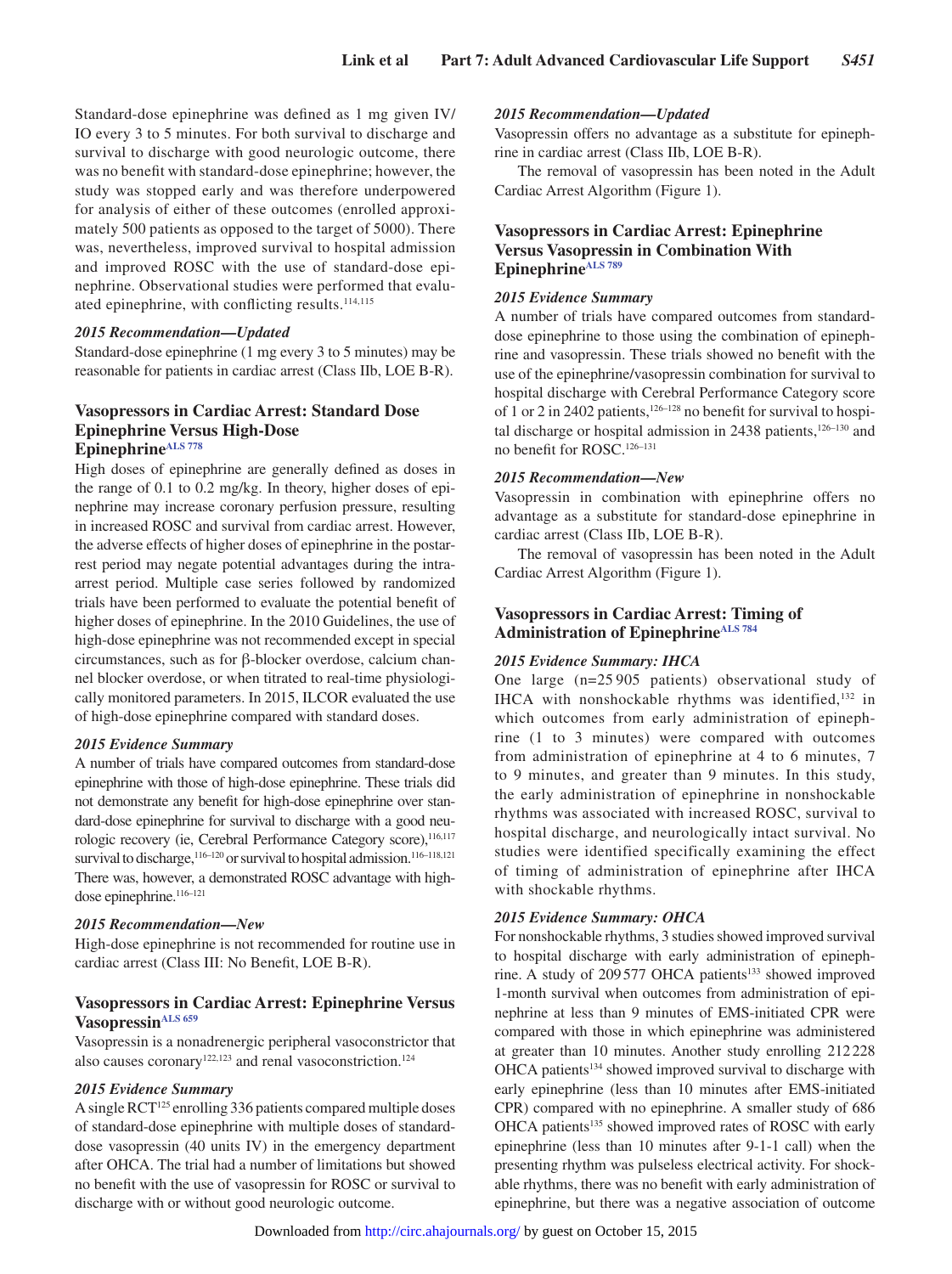# Adult Cardiac Arrest Algorithm—2015 Update





with late administration. When neurologically intact survival to discharge was assessed,133,134,136 however, there was variable benefit with early administration of epinephrine for both shockable and nonshockable rhythms. Later administration of epinephrine was associated with a worse outcome. ROSC was generally improved with early administration of epinephrine in studies of more than 210000 patients.<sup>120,133,135,137</sup> Design flaws in the majority of these observational OHCA studies, however, included the use of a "no epinephrine" control arm as the comparator (thus not allowing for estimates on the effect of timing), and the lack of known timing of epinephrine administration upon arrival in the emergency department. In addition,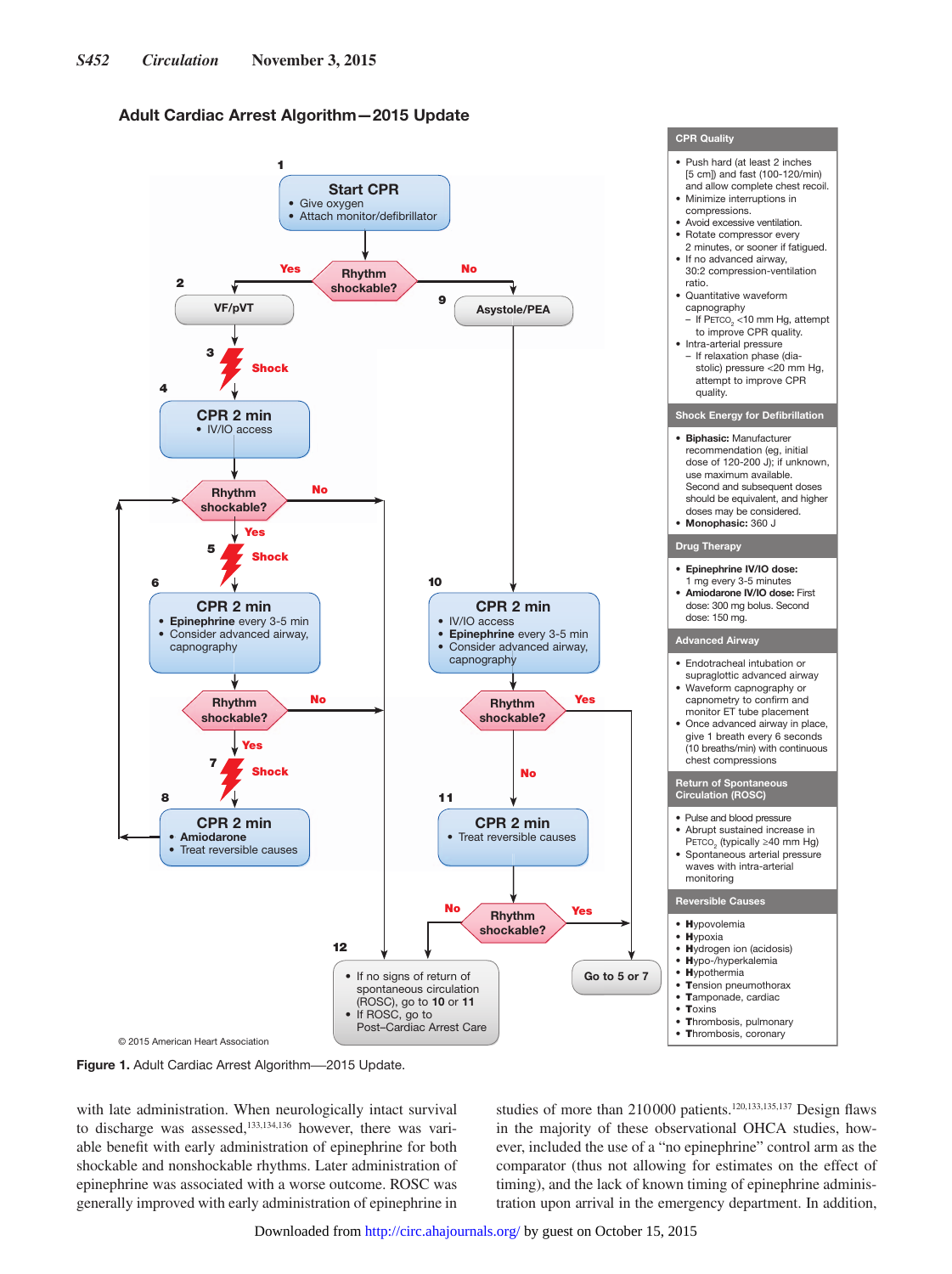the relationship of timing of defibrillation to timing of epinephrine is unknown for studies that included shockable rhythms.

#### *2015 Recommendations—Updated*

It may be reasonable to administer epinephrine as soon as feasible after the onset of cardiac arrest due to an initial nonshockable rhythm (Class IIb, LOE C-LD).

There is insufficient evidence to make a recommendation as to the optimal timing of epinephrine, particularly in relation to defibrillation, when cardiac arrest is due to a shockable rhythm, because optimal timing may vary based on patient factors and resuscitation conditions.

# **Steroids[ALS 433](https://volunteer.heart.org/apps/pico/Pages/PublicComment.aspx?q=433)**

The use of steroids in cardiac arrest has been assessed in 2 clinical settings: IHCA and OHCA. In IHCA, steroids were combined with a vasopressor bundle or cocktail of epinephrine and vasopressin. Because the results of IHCA and OHCA were so different, these situations are discussed separately.

#### *2015 Evidence Summary: IHCA*

In an initial RCT involving 100 IHCA patients at a single center, the use of a combination of methylprednisolone, vasopressin, and epinephrine during cardiac arrest and hydrocortisone after ROSC for those with shock significantly improved survival to hospital discharge compared with the use of only epinephrine and placebo.<sup>138</sup> In a subsequent 3-center study published in 2013,<sup>138</sup> of 268 patients with IHCA (the majority coming from the same center as in the first study), the same combination of methylprednisolone, vasopressin, and epinephrine during cardiac arrest, and hydrocortisone for those with post-ROSC shock, significantly improved survival to discharge with good neurologic outcome compared with only epinephrine and placebo.

The same 2 RCTs provided evidence that the use of methylprednisolone and vasopressin in addition to epinephrine improved ROSC compared with the use of placebo and epinephrine alone.<sup>138,139</sup>

#### *2015 Evidence Summary: OHCA*

In OHCA, steroids have been evaluated in 1 RCT<sup>140</sup> and 1 observational study.141 In these studies, steroids were not bundled as they were in the IHCA but studied as a sole treatment. When dexamethasone was given during cardiac arrest, it did not improve survival to hospital discharge or ROSC as compared with placebo.<sup>140</sup> The observational study<sup>141</sup> showed no benefit in survival to discharge but did show an association of improved ROSC with hydrocortisone compared with no hydrocortisone.

#### *2015 Recommendations—New*

There are no data to recommend for or against the routine use of steroids alone for IHCA patients.

In IHCA, the combination of intra-arrest vasopressin, epinephrine, and methylprednisolone and post-arrest hydrocortisone as described by Mentzelopoulos et al<sup>139</sup> may be considered; however, further studies are needed before recommending the routine use of this therapeutic strategy (Class IIb, LOE C-LD).

For patients with OHCA, use of steroids during CPR is of uncertain benefit (Class IIb, LOE C-LD).

# **Prognostication During CPR: End-Tidal CO<sub>2</sub>**<sup>[ALS 459](https://volunteer.heart.org/apps/pico/Pages/PublicComment.aspx?q=459)</sup>

The 2015 ILCOR systematic review considered one intraarrest modality,  $ETCO<sub>2</sub>$  measurement, in prognosticating outcome from cardiac arrest. This section focuses on whether a specific  $ETCO<sub>2</sub>$  threshold can reliably predict ROSC and survival or inform a decision to terminate resuscitation efforts. The potential value of using  $ETCO<sub>2</sub>$  as a physiologic monitor to optimize resuscitation efforts is discussed elsewhere (See [Monitoring Physiologic Parameters During CPR,](https://volunteer.heart.org/apps/pico/pages/question.aspx?questionid=656) earlier in this Part).

 $ETCO<sub>2</sub>$  is the partial pressure of exhaled carbon dioxide at the end of expiration and is determined by  $CO<sub>2</sub>$  production, alveolar ventilation, and pulmonary blood flow. It is most reliably measured using waveform capnography, where the visualization of the actual  $CO_2$  waveform during ventilation ensures accuracy of the measurement. During low-flow states with relatively fixed minute ventilation, pulmonary blood flow is the primary determinant of  $ETCO<sub>2</sub>$ . During cardiac arrest,  $ETCO<sub>2</sub>$  levels reflect the cardiac output generated by chest compression. Low  $ETCO<sub>2</sub>$  values may reflect inadequate cardiac output, but  $ETCO<sub>2</sub>$  levels can also be low as a result of bronchospasm, mucous plugging of the ETT, kinking of the ETT, alveolar fluid in the ETT, hyperventilation, sampling of an SGA, or an airway with an air leak. It is particularly important to recognize that all of the prognostication studies reviewed in this section included only intubated patients. In nonintubated patients (those with bag-mask ventilation or  $SGA$ ),  $ETCO<sub>2</sub>$  may not consistently reflect the true value, making the measurement less reliable as a prognostication tool.

#### *2015 Evidence Summary*

Studies on the predictive capacity of  $\text{ETCO}_2$  among intubated patients during cardiac arrest resuscitation are observational, and none have investigated survival with intact neurologic outcome. An  $ETCO<sub>2</sub>$  less than 10 mmHg immediately after intubation and 20 minutes after the initial resuscitation is associated with extremely poor chances for ROSC and survival.<sup>9,13,16,19,142</sup>

A prospective observational study of 127 IHCA patients found that an  $ETCO<sub>2</sub>$  less than 10 mm Hg at any point during the resuscitation was predictive of mortality, and only 1 patient with an  $ETCO<sub>2</sub>$  value less than 10 mmHg survived to discharge.<sup>142</sup> In that same study, an  $ETCO<sub>2</sub>$  greater than 20 mmHg after 20 minutes of resuscitation was associated with improved survival to discharge.<sup>142</sup> Another prospective observational study of 150 OHCA patients reported no survival to hospital admission when the  $ETCO<sub>2</sub>$  was less than 10 mmHg after 20 minutes of resuscitation.9 Although these results suggest that  $ETCO<sub>2</sub>$  can be a valuable tool to predict futility during CPR, potential confounding reasons for a low  $ETCO<sub>2</sub>$  as listed above and the relatively small numbers of patients in these studies suggest that the  $ETCO<sub>2</sub>$  should not be used alone as an indication to terminate resuscitative efforts. However, the failure to achieve an  $ETCO<sub>2</sub>$  greater than 10 mmHg despite optimized resuscitation efforts may be a valuable component of a multimodal approach to deciding when to terminate resuscitation.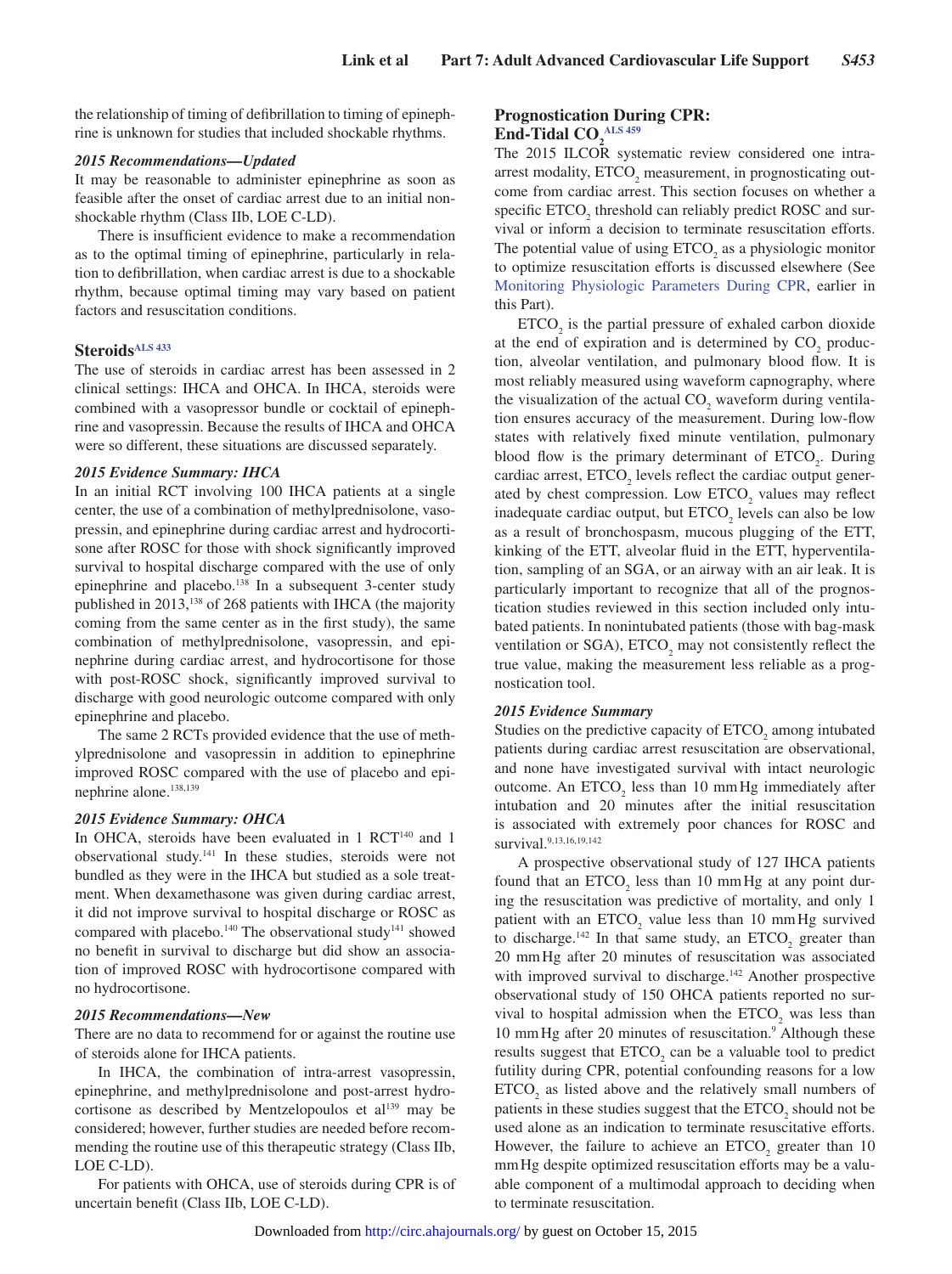There are no studies that assess the prognostic value of  $\mathrm{ETCO}_2$  measurements sampled from an SGA or bag-mask airway in predicting outcomes from a cardiac arrest.

### *2015 Recommendations—New*

In intubated patients, failure to achieve an  $ETCO<sub>2</sub>$  of greater than 10 mm Hg by waveform capnography after 20 minutes of CPR may be considered as one component of a multimodal approach to decide when to end resuscitative efforts, but it should not be used in isolation (Class IIb, LOE C-LD).

The above recommendation is made with respect to  $ETCO<sub>2</sub>$  in patients who are intubated, because the studies examined included only those who were intubated.

In nonintubated patients, a specific  $\text{ETCO}_2$  cutoff value at any time during CPR *should not* be used as an indication to end resuscitative efforts (Class III: Harm, LOE C-EO).

# **Overview of Extracorporeal CPR[ALS 723](https://volunteer.heart.org/apps/pico/Pages/PublicComment.aspx?q=723)**

The 2015 ILCOR systematic review compared the use of ECPR (or ECMO) techniques for adult patients with IHCA and OHCA to conventional (manual or mechanical) CPR, in regard to ROSC, survival, and good neurologic outcome. The recommendations in this update apply only to the use of ECPR in this context.

ECPR refers to venoarterial extracorporeal membrane oxygenation during cardiac arrest, including extracorporeal membrane oxygenation and cardiopulmonary bypass. These

| Study                         | CA Type     | <b>Inclusion Criteria</b>                                                                                                                                                        | <b>Exclusion Criteria</b>                                                                                                                            |                                                 |  |
|-------------------------------|-------------|----------------------------------------------------------------------------------------------------------------------------------------------------------------------------------|------------------------------------------------------------------------------------------------------------------------------------------------------|-------------------------------------------------|--|
| Chen, 2008 <sup>143</sup>     | <b>IHCA</b> | Witnessed CA of cardiac origin (elevated cardiac<br>enzymes before CA, sudden collapse without<br>obvious cause, or sudden collapse with pre-existing<br>cardiovascular disease) | Age less than 18 years or greater than 75 years<br>Known severe irreversible brain damage<br><b>Terminal malignancy</b>                              |                                                 |  |
|                               |             | No ROSC during first 10 minutes of conventional CPR                                                                                                                              | Traumatic origin with uncontrolled bleeding<br>Postcardiotomy shock with inability to be weaned from<br>cardiopulmonary bypass                       |                                                 |  |
| Shin, 2011 <sup>144</sup>     |             | <b>IHCA</b>                                                                                                                                                                      | Witnessed CA of cardiac origin                                                                                                                       | Age less than 18 years or greater than 80 years |  |
|                               |             | No ROSC during first 10 minutes of conventional CPR                                                                                                                              | Known severe neurologic damage                                                                                                                       |                                                 |  |
|                               |             |                                                                                                                                                                                  | Current intracranial hemorrhage                                                                                                                      |                                                 |  |
|                               |             |                                                                                                                                                                                  | <b>Terminal malignancy</b>                                                                                                                           |                                                 |  |
|                               |             |                                                                                                                                                                                  | Traumatic origin with uncontrolled bleeding                                                                                                          |                                                 |  |
|                               |             |                                                                                                                                                                                  | Noncardiac origin* (submersion, drug overdose,<br>asphyxia, exsanguination, sepsis)                                                                  |                                                 |  |
|                               |             |                                                                                                                                                                                  | Irreversible organ failure (liver failure, late stage of adult<br>respiratory distress syndrome, etc)                                                |                                                 |  |
| Lin, 2010 <sup>145</sup>      | <b>IHCA</b> | Witnessed CA of cardiac origin                                                                                                                                                   | Age less than 18 years or greater than 75 years                                                                                                      |                                                 |  |
|                               |             | No sustained (20 minutes or more) ROSC during first 10                                                                                                                           | Known severe irreversible brain damage                                                                                                               |                                                 |  |
|                               |             |                                                                                                                                                                                  | minutes of conventional CPR                                                                                                                          | <b>Terminal malignancy</b>                      |  |
|                               |             |                                                                                                                                                                                  | Severe trauma                                                                                                                                        |                                                 |  |
|                               |             |                                                                                                                                                                                  | Uncontrolled bleeding                                                                                                                                |                                                 |  |
| Maekawa, 2013 <sup>146</sup>  | <b>OHCA</b> | Witnessed CA of presumed cardiac origin                                                                                                                                          | Age less than 16 years                                                                                                                               |                                                 |  |
|                               |             |                                                                                                                                                                                  | <b>Terminal malignancy</b>                                                                                                                           |                                                 |  |
|                               |             | No ROSC during first 20 minutes of conventional CPR                                                                                                                              | Poor level of activities of daily living before onset of CA                                                                                          |                                                 |  |
|                               |             |                                                                                                                                                                                  | Noncardiac origin (trauma, submersion, hypothermia,<br>drug overdose, asphyxia, exsanguination, intracranial<br>hemorrhage, acute aortic dissection) |                                                 |  |
| Sakamoto, 2014 <sup>147</sup> | <b>OHCA</b> | VF/pVT on initial ECG                                                                                                                                                            | Age less than 20 years or 75 years or older                                                                                                          |                                                 |  |
|                               |             | CA of presumed cardiac origin on hospital arrival with or<br>without prehospital ROSC                                                                                            | Poor level of activities of daily living before onset of CA                                                                                          |                                                 |  |
|                               |             | Arrival to hospital 45 minutes or less after reception of<br>emergency call or onset of CA                                                                                       | Noncardiac origin (trauma, drug intoxication, primary<br>cerebral disorders, acute aortic dissection, terminal<br>malignancy)                        |                                                 |  |
|                               |             | No ROSC (1 minute or more of continuing confirmation<br>of pulsation) during first 15 minutes of conventional CPR<br>in hospital                                                 | Core body temperature less than 30°C                                                                                                                 |                                                 |  |

**Table 1. Inclusion and Exclusion Criteria for Key Extracorporeal CPR Articles**

CA indicates cardiac arrest; CPR, cardiopulmonary resuscitation; ECG, electrocardiogram; IHCA, in-hospital cardiac arrest; DHCA, out-of-hospital cardiac arrest; pVT, pulseless ventricular tachycardia; ROSC, return of spontaneous circulation; and VF, ventricular fibrillation. \*Postcardiotomy bleeding considered to be of cardiac origin.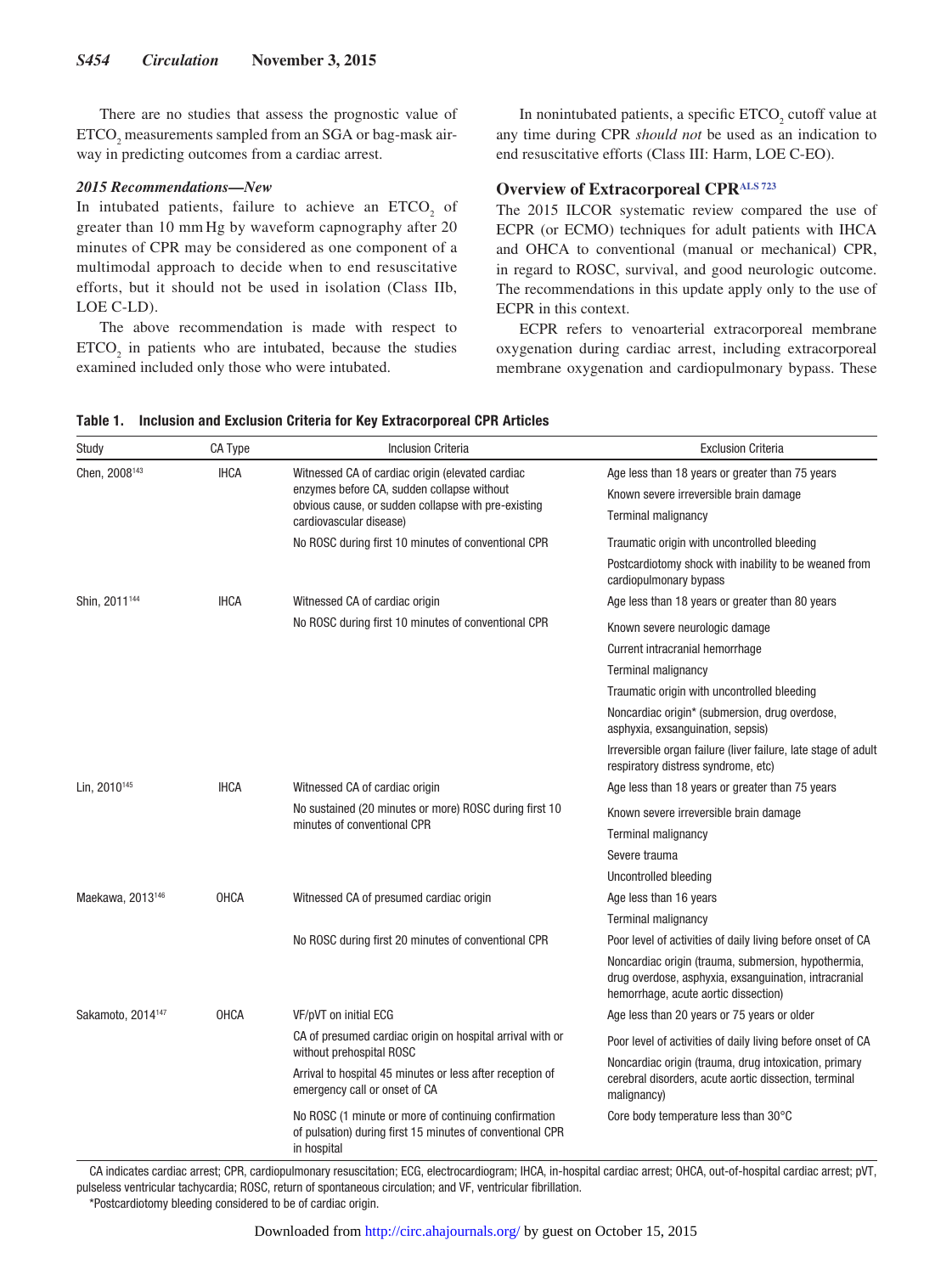techniques require adequate vascular access and specialized equipment. The use of ECPR may allow providers additional time to treat reversible underlying causes of cardiac arrest (eg, acute coronary artery occlusion, pulmonary embolism, refractory VF, profound hypothermia, cardiac injury, myocarditis, cardiomyopathy, congestive heart failure, drug intoxication etc) or serve as a bridge for left ventricular assist device implantation or cardiac transplantation.

#### *2015 Evidence Summary*

All of the literature reviewed in the 2015 ILCOR systematic review comparing ECPR to conventional CPR was in the form of reviews, case reports, and observational studies. The low-quality evidence suggests a benefit in regard to survival and favorable neurologic outcome with the use of ECPR when compared with conventional CPR. There are currently no data from RCTs to support the use of ECPR for cardiac arrest in any setting.

One propensity-matched prospective observational study enrolling 172 patients with IHCA reported greater likelihood of ROSC and improved survival at hospital discharge, 30-day follow-up, and 1-year follow-up with the use of ECPR among patients who received more than 10 minutes of CPR. However, this study showed no difference in neurologic outcomes.<sup>143</sup>

A single retrospective, observational study enrolling 120 patients with witnessed IHCA who underwent more than 10 minutes of CPR reported a modest benefit over historic controls with the use of ECPR over continued conventional CPR in both survival and neurologic outcome at discharge and 6-month follow-up.144

A single propensity-matched, retrospective, observational study enrolling 118 patients with IHCA who underwent more than 10 minutes of CPR and then ECPR after cardiac arrest of cardiac origin showed no survival or neurologic benefit over conventional CPR at the time of hospital discharge, 30-day follow-up, or 1-year follow-up.145

One post hoc analysis of data from a prospective, observational cohort of 162 patients with OHCA who did not achieve ROSC with more than 20 minutes of conventional CPR, including propensity score matching, showed that ECPR was associated with a higher rate of neurologically intact survival than continued conventional CPR at 3-month follow-up.146

A single prospective, observational study enrolling 454 patients with OHCA who were treated with ECPR if they did not achieve ROSC with more than 15 minutes of conventional CPR after hospital arrival demonstrated improved neurologic outcomes at 1-month and 6-month follow-up.<sup>147</sup>

The key articles reviewed in the 2015 ILCOR systematic review comparing ECPR to conventional CPR feature some variability in their inclusion and exclusion criteria (Table 1), which may affect the generalizability of their results and could explain some of the inconsistencies in outcomes between studies.

### *2015 Recommendation—New*

There is insufficient evidence to recommend the routine use of ECPR for patients with cardiac arrest. In settings where it can be rapidly implemented, ECPR may be considered for select cardiac arrest patients for whom the suspected etiology of the cardiac arrest is potentially reversible during a limited period of mechanical cardiorespiratory support (Class IIb, LOE C-LD).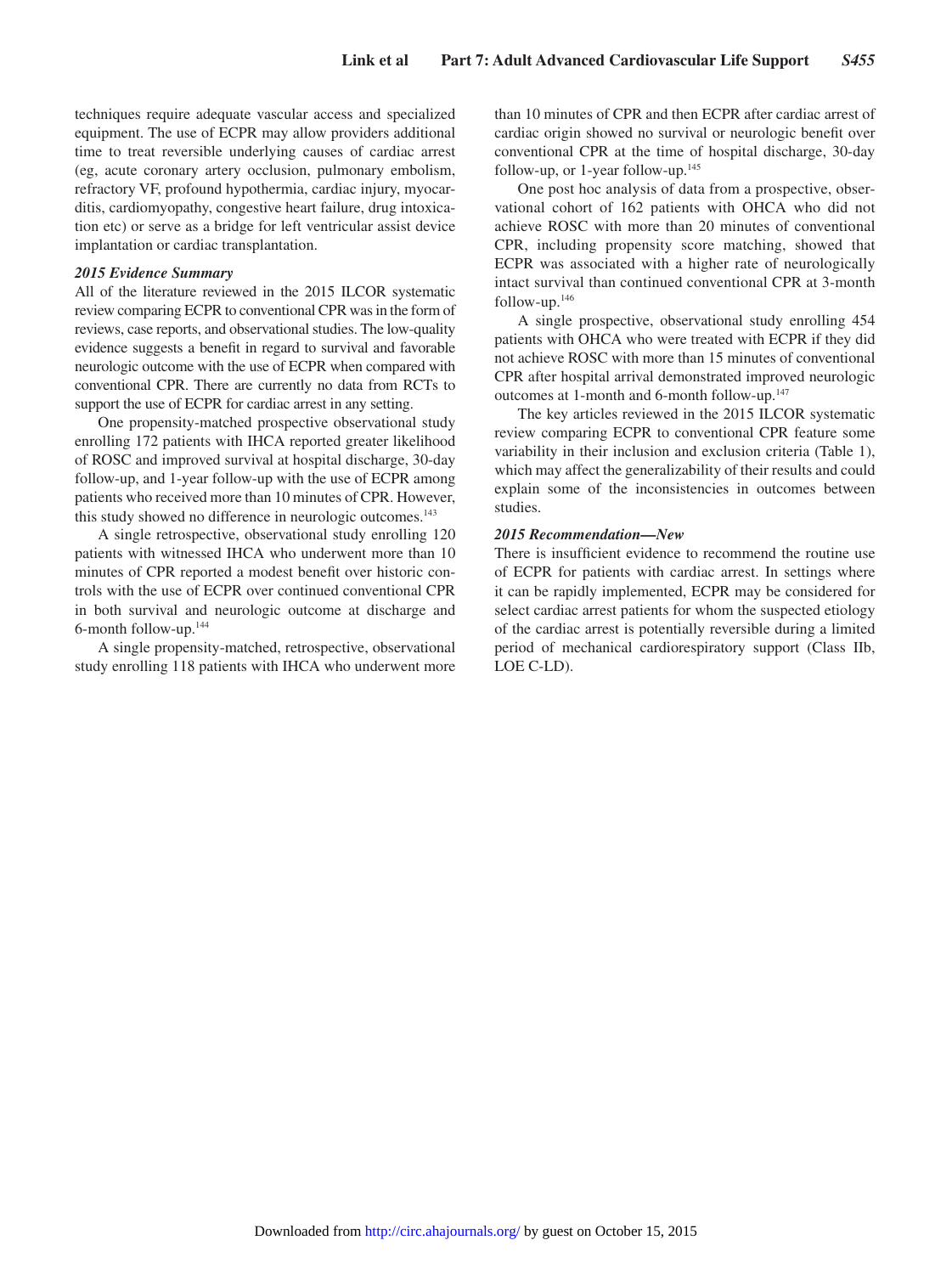# **Disclosures**

# **Part 7: Adult Advanced Cardiovascular Life Support: 2015 Guidelines Update Writing Group Disclosures**

| <b>Writing Group Member</b> | Employment                                                    | <b>Research Grant</b>                     | Other<br>Research<br>Support | Speakers'<br>Bureau/<br>Honoraria | <b>Expert Witness</b>                                                               | Ownership<br>Interest | Consultant/<br><b>Advisory Board</b> | <b>Other</b>                                |
|-----------------------------|---------------------------------------------------------------|-------------------------------------------|------------------------------|-----------------------------------|-------------------------------------------------------------------------------------|-----------------------|--------------------------------------|---------------------------------------------|
| Mark S. Link                | <b>Tufts Medical</b><br>Center                                | None                                      | None                         | None                              | None                                                                                | None                  | None                                 | None                                        |
| Lauren C. Berkow            | Johns Hopkins<br>Anesthesia                                   | None                                      | None                         | None                              | <b>Bonezzi Switzer</b><br>Polito & Hupp Co.<br>$L.P.A.*$                            | None                  | Teleflex*                            | None                                        |
| Henry R. Halperin           | Johns Hopkins<br>University                                   | Zoll Circulation+                         | None                         | None                              | <b>Zoll Medicalt</b>                                                                | None                  | Zoll<br>Circulation+                 | None                                        |
| Erik P. Hess                | <b>Mayo Clinic</b>                                            | None                                      | None                         | None                              | None                                                                                | None                  | None                                 | None                                        |
| Peter J. Kudenchuk          | University of<br>Washington<br><b>Medical Center</b>          | NIH-NHLBI <sup>+</sup>                    | None                         | None                              | None                                                                                | None                  | None                                 | Public Health -<br>Seattle/<br>King County+ |
| Vivek K. Moitra             | Columbia<br><b>University Medical</b><br>Center               | None                                      | None                         | None                              | Reviewed records<br>for plaintiff and<br>defense on<br>perioperative<br>management* | None                  | None                                 | None                                        |
| Robert W. Neumar            | University of<br>Michigan                                     | NIH/NHLBI <sup>+</sup> ; AHA <sup>+</sup> | None                         | None                              | None                                                                                | None                  | None                                 | None                                        |
| Brian J. O'Neil             | <b>Wayne State</b><br>University                              | Zoll*                                     | None                         | None                              | None                                                                                | None                  | None                                 | None                                        |
| James H. Paxton             | <b>Wayne State</b><br><b>University School</b><br>of Medicine | Vidacare / Teleflex<br>LLC <sup>+</sup>   | None                         | None                              | None                                                                                | None                  | None                                 | None                                        |
| Scott M. Silvers            | <b>Mayo Clinic</b>                                            | None                                      | None                         | None                              | None                                                                                | None                  | None                                 | None                                        |
| Roger D. White              | <b>Mayo Clinic</b>                                            | None                                      | None                         | None                              | None                                                                                | None                  | None                                 | None                                        |
| <b>Demetris Yannopoulos</b> | University of<br>Minnesota                                    | $NIH*$                                    | None                         | None                              | None                                                                                | None                  | None                                 | None                                        |
| <b>Consultant</b>           |                                                               |                                           |                              |                                   |                                                                                     |                       |                                      |                                             |
| Michael W. Donnino          | <b>Beth Israel</b><br><b>Deaconess Med</b><br>Center          | None                                      | None                         | None                              | None                                                                                | None                  | American<br>Heart<br>Association+    | None                                        |

This table represents the relationships of writing group members that may be perceived as actual or reasonably perceived conflicts of interest as reported on the Disclosure Questionnaire, which all members of the writing group are required to complete and submit. A relationship is considered to be "significant" if (a) the person receives \$10 000 or more during any 12-month period, or 5% or more of the person's gross income; or (b) the person owns 5% or more of the voting stock or share of the entity, or owns \$10 000 or more of the fair market value of the entity. A relationship is considered to be "modest" if it is less than "significant" under the preceding definition.

\*Modest.

†Significant.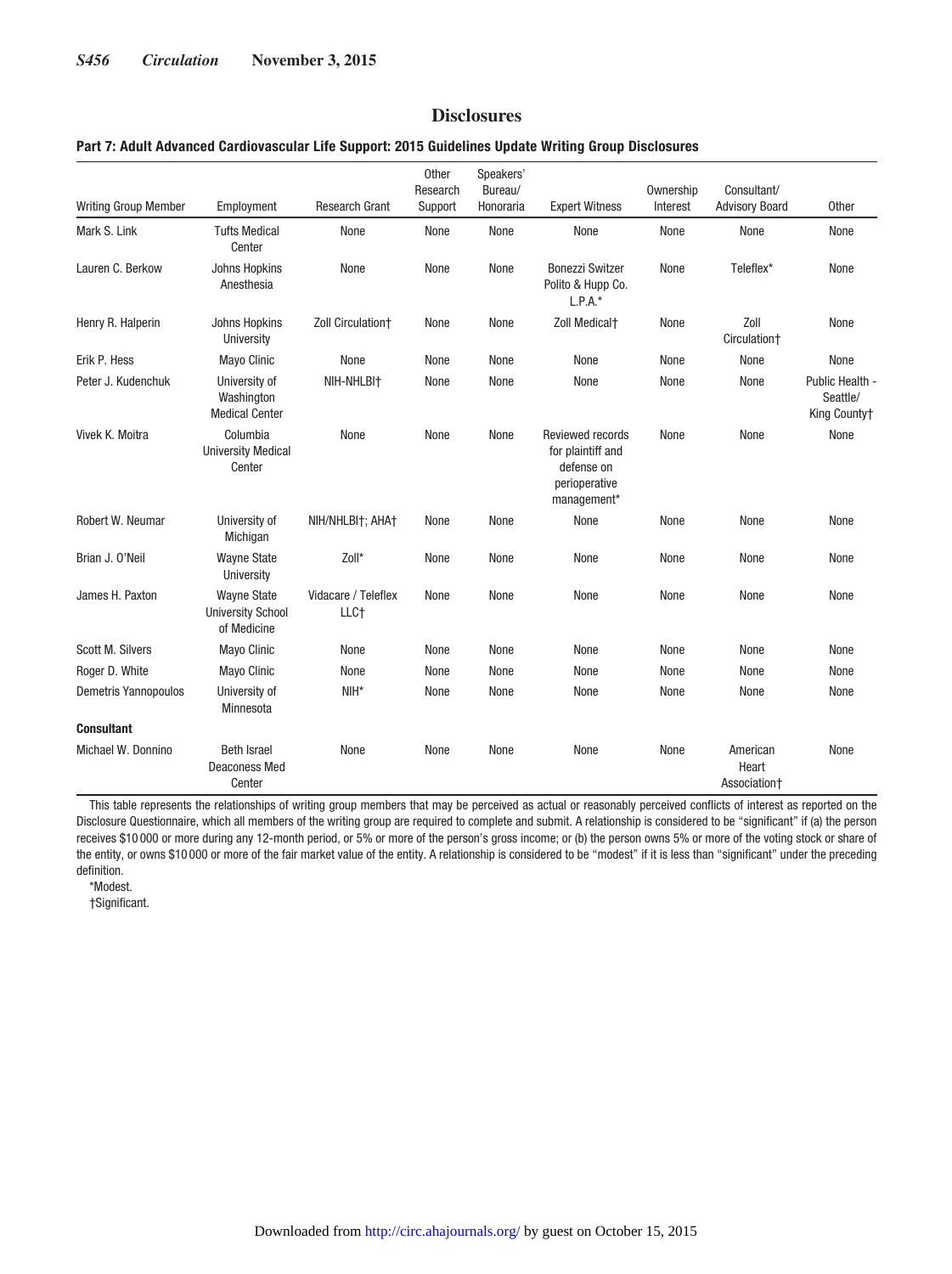# **Appendix**

# **2015 Guidelines Update: Part 7 Recommendations**

| Year Last<br>Reviewed | <b>Topic</b><br>Recommendation                               |                                                                                                                                                                                                                                                                                                                                                                                                                                                                            | Comments         |
|-----------------------|--------------------------------------------------------------|----------------------------------------------------------------------------------------------------------------------------------------------------------------------------------------------------------------------------------------------------------------------------------------------------------------------------------------------------------------------------------------------------------------------------------------------------------------------------|------------------|
| 2015                  | Adjuncts to CPR                                              | When supplementary oxygen is available, it may be reasonable to use the maximal feasible<br>inspired oxygen concentration during CPR (Class IIb, LOE C-EO).                                                                                                                                                                                                                                                                                                                | updated for 2015 |
| 2015                  | Adjuncts to CPR                                              | Although no clinical study has examined whether titrating resuscitative efforts to physiologic<br>parameters during CPR improves outcome, it may be reasonable to use physiologic parameters<br>(quantitative waveform capnography, arterial relaxation diastolic pressure, arterial pressure<br>monitoring, and central venous oxygen saturation) when feasible to monitor and optimize CPR<br>quality, guide vasopressor therapy, and detect ROSC (Class IIb, LOE C-EO). | updated for 2015 |
| 2015                  | Adjuncts to CPR                                              | Ultrasound (cardiac or noncardiac) may be considered during the management of cardiac arrest,<br>although its usefulness has not been well established<br>(Class IIb, LOE C-EO).                                                                                                                                                                                                                                                                                           | updated for 2015 |
| 2015                  | Adjuncts to CPR                                              | If a qualified sonographer is present and use of ultrasound does not interfere with the standard<br>cardiac arrest treatment protocol, then ultrasound may be considered as an adjunct to standard<br>patient evaluation (Class IIb, LOE C-EO).                                                                                                                                                                                                                            | updated for 2015 |
| 2015                  | <b>Adjuncts for Airway</b><br><b>Control and Ventilation</b> | Either a bag-mask device or an advanced airway may be used for oxygenation and ventilation<br>during CPR in both the in-hospital and out-of-hospital setting (Class IIb, LOE C-LD).                                                                                                                                                                                                                                                                                        | updated for 2015 |
| 2015                  | <b>Adjuncts for Airway</b><br><b>Control and Ventilation</b> | For healthcare providers trained in their use, either an SGA device or an ETT may be used as the<br>initial advanced airway during CPR (Class IIb, LOE C-LD).                                                                                                                                                                                                                                                                                                              | updated for 2015 |
| 2015                  | <b>Adjuncts for Airway</b><br><b>Control and Ventilation</b> | Continuous waveform capnography is recommended in addition to clinical assessment as the<br>most reliable method of confirming and monitoring correct placement of an ETT (Class I, LOE<br>$C-LD$ ).                                                                                                                                                                                                                                                                       | updated for 2015 |
| 2015                  | <b>Adjuncts for Airway</b><br><b>Control and Ventilation</b> | If continuous waveform capnometry is not available, a nonwaveform CO <sub>2</sub> detector, esophageal<br>detector device, or ultrasound used by an experienced operator is a reasonable alternative<br>(Class IIa, LOE B-NR).                                                                                                                                                                                                                                             | updated for 2015 |
| 2015                  | <b>Adjuncts for Airway</b><br><b>Control and Ventilation</b> | After placement of an advanced airway, it may be reasonable for the provider to deliver 1 breath<br>every 6 seconds (10 breaths/min) while continuous chest compressions are being performed<br>(Class IIb, LOE C-LD).                                                                                                                                                                                                                                                     | updated for 2015 |
| 2015                  | <b>Management of Cardiac</b><br>Arrest                       | Defibrillators (using BTE, RLB, or monophasic waveforms) are recommended to treat atrial and<br>ventricular arrhythmias (Class I, LOE B-NR).                                                                                                                                                                                                                                                                                                                               | updated for 2015 |
| 2015                  | <b>Management of Cardiac</b><br>Arrest                       | Based on their greater success in arrhythmia termination, defibrillators using biphasic<br>waveforms (BTE or RLB) are preferred to monophasic defibrillators for treatment of both atrial<br>and ventricular arrhythmias (Class IIa, LOE B-R).                                                                                                                                                                                                                             | updated for 2015 |
| 2015                  | <b>Management of Cardiac</b><br>Arrest                       | In the absence of conclusive evidence that 1 biphasic waveform is superior to another in<br>termination of VF, it is reasonable to use the manufacturer's recommended energy dose for the<br>first shock. If this is not known, defibrillation at the maximal dose may be considered (Class IIb,<br>LOE C-LD).                                                                                                                                                             | updated for 2015 |
| 2015                  | <b>Management of Cardiac</b><br>Arrest                       | It is reasonable that selection of fixed versus escalating energy for subsequent shocks be based<br>on the specific manufacturer's instructions (Class IIa, LOE C-LD).                                                                                                                                                                                                                                                                                                     | updated for 2015 |
| 2015                  | <b>Management of Cardiac</b><br>Arrest                       | If using a manual defibrillator capable of escalating energies, higher energy for second and<br>subsequent shocks may be considered (Class IIb, LOE C-LD).                                                                                                                                                                                                                                                                                                                 | updated for 2015 |
| 2015                  | Management of Cardiac<br>Arrest                              | A single-shock strategy (as opposed to stacked shocks) is reasonable for defibrillation (Class IIa,<br>LOE B-NR).                                                                                                                                                                                                                                                                                                                                                          | updated for 2015 |
| 2015                  | <b>Management of Cardiac</b><br>Arrest                       | Amiodarone may be considered for VF/pVT that is unresponsive to CPR, defibrillation, and a<br>vasopressor therapy (Class IIb, LOE B-R).                                                                                                                                                                                                                                                                                                                                    | updated for 2015 |
| 2015                  | <b>Management of Cardiac</b><br>Arrest                       | Lidocaine may be considered as an alternative to amiodarone for $VF/pVT$ that is unresponsive to<br>CPR, defibrillation, and vasopressor therapy (Class IIb, LOE C-LD).                                                                                                                                                                                                                                                                                                    | updated for 2015 |
| 2015                  | <b>Management of Cardiac</b><br>Arrest                       | The routine use of magnesium for VF/pVT is not recommended in adult patients (Class III: No<br>Benefit, LOE B-R).                                                                                                                                                                                                                                                                                                                                                          | updated for 2015 |
| 2015                  | <b>Management of Cardiac</b><br>Arrest                       | There is inadequate evidence to support the routine use of lidocaine after cardiac arrest.<br>However, the initiation or continuation of lidocaine may be considered immediately after ROSC<br>from cardiac arrest due to VF/pVT (Class IIb, LOE C-LD).                                                                                                                                                                                                                    | new for 2015     |
| 2015                  | <b>Management of Cardiac</b><br>Arrest                       | There is inadequate evidence to support the routine use of a $\beta$ -blocker after cardiac arrest.<br>However, the initiation or continuation of an oral or intravenous $\beta$ -blocker may be considered<br>early after hospitalization from cardiac arrest due to VF/pVT (Class IIb, LOE C-LD).                                                                                                                                                                        | new for 2015     |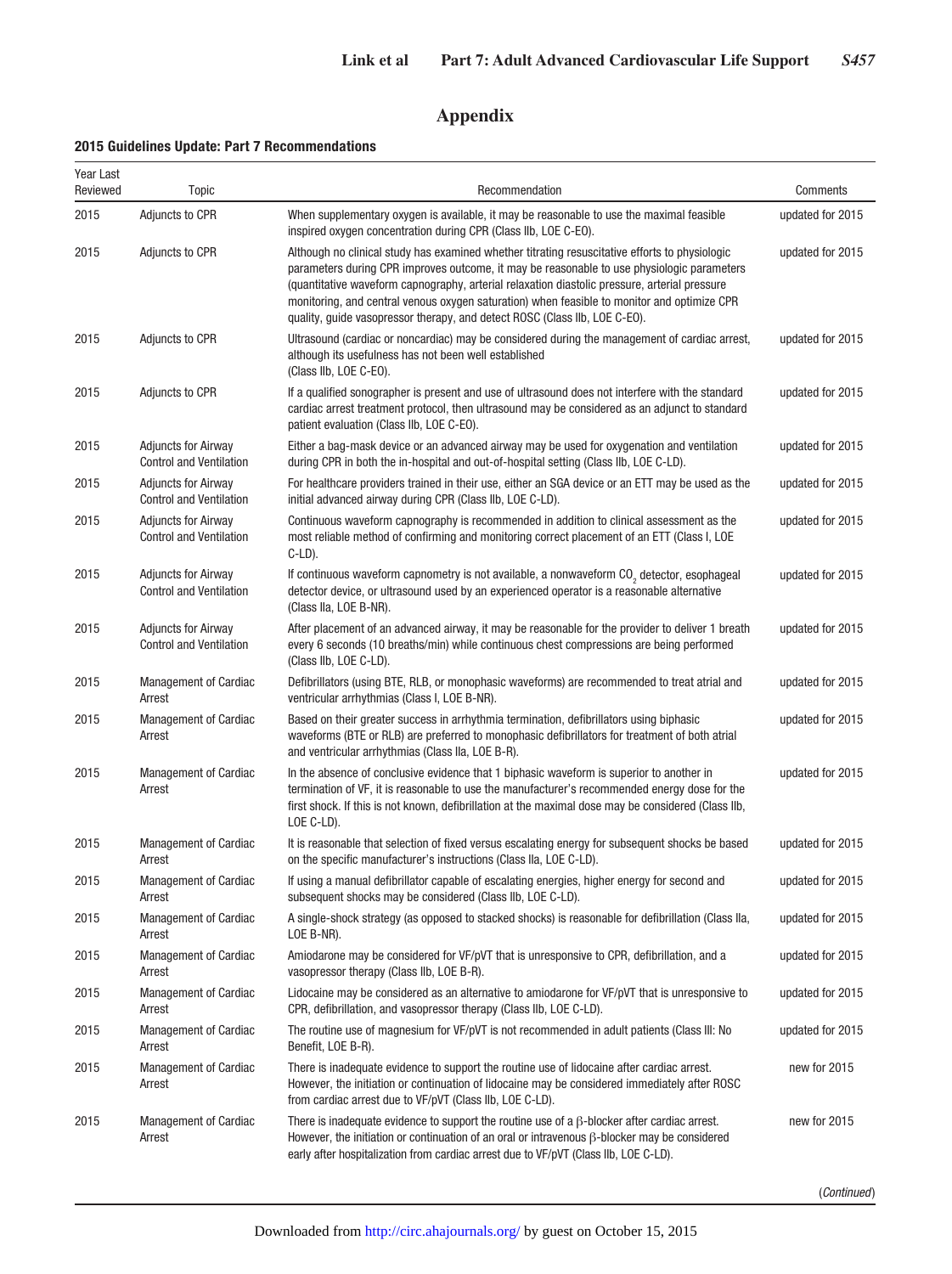# **2015 Guidelines Update: Part 7 Recommendations,** *Continued*

| Year Last<br>Reviewed | Topic                                                                    | Recommendation                                                                                                                                                                                                                                                                                                                                                                                                  | Comments             |
|-----------------------|--------------------------------------------------------------------------|-----------------------------------------------------------------------------------------------------------------------------------------------------------------------------------------------------------------------------------------------------------------------------------------------------------------------------------------------------------------------------------------------------------------|----------------------|
| 2015                  | <b>Management of Cardiac</b><br>Arrest                                   | Standard-dose epinephrine (1 mg every 3 to 5 minutes) may be reasonable for patients in<br>cardiac arrest (Class IIb, LOE B-R).                                                                                                                                                                                                                                                                                 | updated for 2015     |
| 2015                  | <b>Management of Cardiac</b><br>Arrest                                   | High-dose epinephrine is not recommended for routine use in cardiac arrest (Class III: No<br>Benefit, LOE B-R).                                                                                                                                                                                                                                                                                                 | new for 2015         |
| 2015                  | <b>Management of Cardiac</b><br>Arrest                                   | Vasopressin offers no advantage as a substitute for epinephrine in cardiac arrest (Class IIb, LOE<br>$B-R$ ).                                                                                                                                                                                                                                                                                                   | updated for 2015     |
| 2015                  | <b>Management of Cardiac</b><br>Arrest                                   | Vasopressin in combination with epinephrine offers no advantage as a substitute for standard-<br>dose epinephrine in cardiac arrest (Class IIb, LOE B-R).                                                                                                                                                                                                                                                       | new for 2015         |
| 2015                  | <b>Management of Cardiac</b><br>Arrest                                   | It may be reasonable to administer epinephrine as soon as feasible after the onset of cardiac<br>arrest due to an initial nonshockable rhythm (Class IIb, LOE C-LD).                                                                                                                                                                                                                                            | updated for 2015     |
| 2015                  | <b>Management of Cardiac</b><br>Arrest                                   | In IHCA, the combination of intra-arrest vasopressin, epinephrine, and methylprednisolone and<br>post-arrest hydrocortisone as described by Mentzelopoulos et al may be considered; however,<br>further studies are needed before recommending the routine use of this therapeutic strategy<br>(Class IIb, LOE C-LD).                                                                                           | new for 2015         |
| 2015                  | <b>Management of Cardiac</b><br>Arrest                                   | For patients with OHCA, use of steroids during CPR is of uncertain benefit (Class IIb,<br>LOE C-LD).                                                                                                                                                                                                                                                                                                            | new for 2015         |
| 2015                  | <b>Management of Cardiac</b><br>Arrest                                   | In intubated patients, failure to achieve an ETCO <sub>2</sub> of greater than 10 mm Hg by waveform<br>capnography after 20 minutes of CPR may be considered as one component of a multimodal<br>approach to decide when to end resuscitative efforts but should not be used in isolation (Class<br>IIb, LOE C-LD).                                                                                             | new for 2015         |
| 2015                  | <b>Management of Cardiac</b><br>Arrest                                   | In nonintubated patients, a specific ETCO, cutoff value at any time during CPR should not be<br>used as an indication to end resuscitative efforts (Class III: Harm, LOE C-EO).                                                                                                                                                                                                                                 | new for 2015         |
| 2015                  | <b>Management of Cardiac</b><br>Arrest                                   | There is insufficient evidence to recommend the routine use of ECPR for patients with cardiac<br>arrest. In settings where it can be rapidly implemented, ECPR may be considered for select<br>cardiac arrest patients for whom the suspected etiology of the cardiac arrest is potentially<br>reversible during a limited period of mechanical cardiorespiratory support. (Class IIb, LOE C-LD).               | new for 2015         |
|                       | Cardiovascular Life Support."                                            | The following recommendations were not reviewed in 2015. For more information, see the 2010 AHA Guidelines for CPR and ECC, "Part 8: Adult Advanced                                                                                                                                                                                                                                                             |                      |
| 2010                  | <b>Cricoid Pressure</b>                                                  | The routine use of cricoid pressure in cardiac arrest is not recommended (Class III, LOE C).                                                                                                                                                                                                                                                                                                                    | not reviewed in 2015 |
| 2010                  | Oropharyngeal Airways                                                    | To facilitate delivery of ventilations with a bag-mask device, oropharyngeal airways can be used<br>in unconscious (unresponsive) patients with no cough or gag reflex and should be inserted only<br>by persons trained in their use (Class IIa, LOE C).                                                                                                                                                       | not reviewed in 2015 |
| 2010                  | Nasopharyngeal Airways                                                   | In the presence of known or suspected basal skull fracture or severe coagulopathy, an oral<br>airway is preferred (Class IIa, LOE C).                                                                                                                                                                                                                                                                           | not reviewed in 2015 |
| 2010                  | <b>Postintubation Airway</b><br>Management                               | The endotracheal tube should be secured with tape or a commercial device (Class I, LOE C).                                                                                                                                                                                                                                                                                                                      | not reviewed in 2015 |
| 2010                  | <b>Postintubation Airway</b><br>Management                               | One out-of-hospital study and 2 studies in an intensive care setting indicate that<br>backboards, commercial devices for securing the endotracheal tube, and other strategies<br>provide equivalent methods for preventing inadvertent tube displacement when compared<br>with traditional methods of securing the tube (tape). These devices may be considered<br>during patient transport (Class IIb, LOE C). | not reviewed in 2015 |
| 2010                  | <b>Automatic Transport</b><br>Ventilators                                | In both out-of-hospital and in-hospital settings, automatic transport ventilators (ATVs) can be<br>useful for ventilation of adult patients in noncardiac arrest who have an advanced airway in<br>place (Class IIb, LOE C).                                                                                                                                                                                    | not reviewed in 2015 |
| 2010                  | <b>Automatic Transport</b><br>Ventilators                                | During prolonged resuscitative efforts the use of an ATV (pneumatically powered and time- or<br>pressure-cycled) may allow the EMS team to perform other tasks while providing adequate<br>ventilation and oxygenation (Class IIb, LOE C).                                                                                                                                                                      | not reviewed in 2015 |
| 2010                  | Automatic Versus Manual<br><b>Modes for Multimodal</b><br>Defibrillators | Current evidence indicates that the benefit of using a multimodal defibrillator in manual instead<br>of automatic mode during cardiac arrest is uncertain (Class IIb, LOE C).                                                                                                                                                                                                                                   | not reviewed in 2015 |
| 2010                  | <b>CPR Before Defibrillation</b>                                         | Performing CPR while a defibrillator is readied for use is strongly recommended for all patients<br>in cardiac arrest (Class I, LOE B).                                                                                                                                                                                                                                                                         | not reviewed in 2015 |
| 2010                  | <b>CPR Before Defibrillation</b>                                         | At this time the benefit of delaying defibrillation to perform CPR before defibrillation is unclear<br>(Class IIb, LOE B).                                                                                                                                                                                                                                                                                      | not reviewed in 2015 |
| 2010                  | Drug Therapy for PEA/<br>Asystole                                        | Available evidence suggests that the routine use of atropine during PEA or asystole is unlikely to<br>have a therapeutic benefit (Class IIb, LOE B).                                                                                                                                                                                                                                                            | not reviewed in 2015 |
|                       |                                                                          |                                                                                                                                                                                                                                                                                                                                                                                                                 | (Continued)          |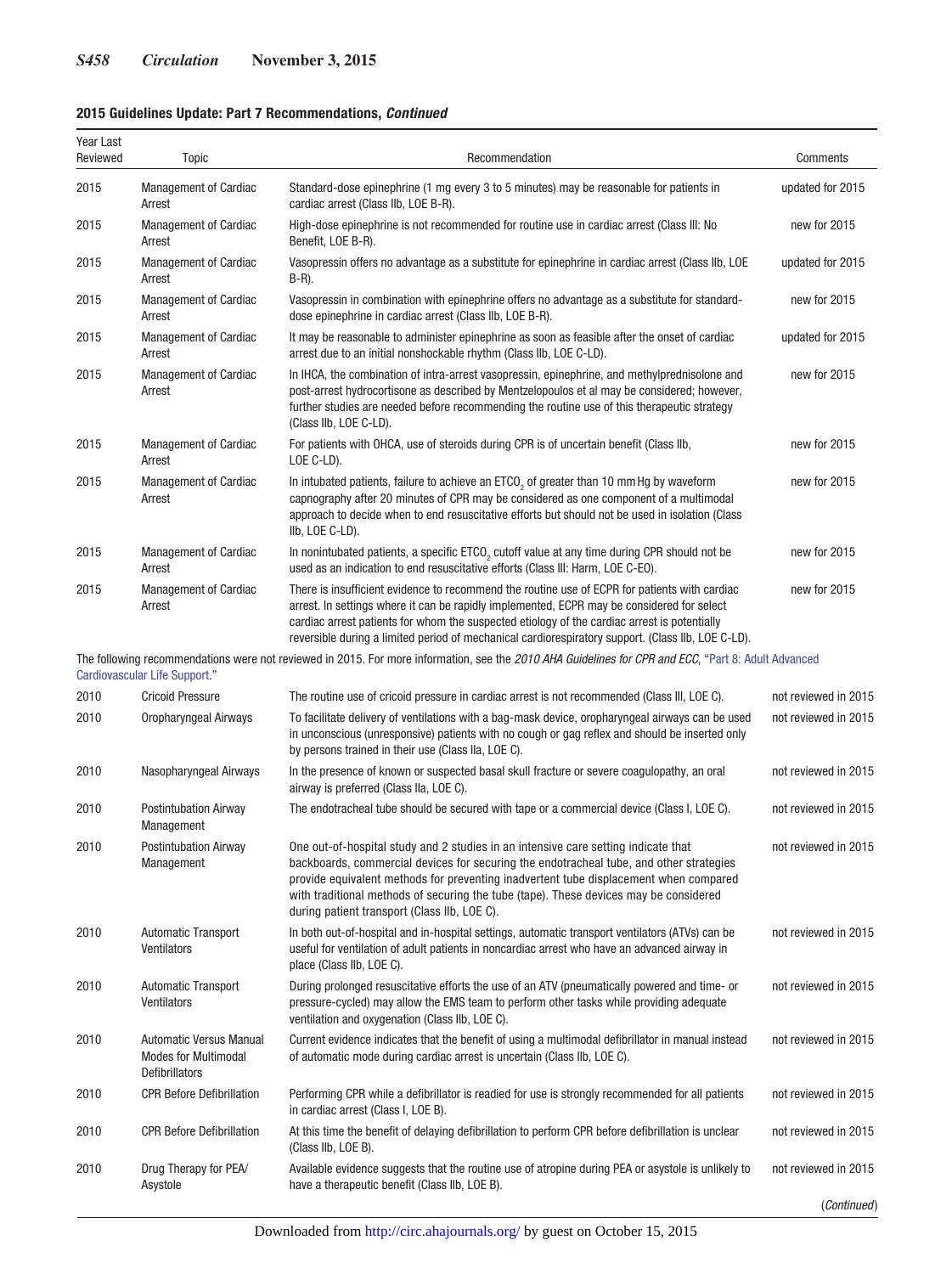# **2015 Guidelines Update: Part 7 Recommendations,** *Continued*

| Year Last<br>Reviewed | Topic                                                                                   | Recommendation                                                                                                                                                                                                                                                                                                                                         | Comments             |
|-----------------------|-----------------------------------------------------------------------------------------|--------------------------------------------------------------------------------------------------------------------------------------------------------------------------------------------------------------------------------------------------------------------------------------------------------------------------------------------------------|----------------------|
| 2010                  | <b>Coronary Perfusion</b><br><b>Pressure and Arterial</b><br><b>Relaxation Pressure</b> | It is reasonable to consider using arterial relaxation "diastolic" pressure to monitor CPR quality,<br>optimize chest compressions, and guide vasopressor therapy (Class IIb, LOE C).                                                                                                                                                                  | not reviewed in 2015 |
| 2010                  | <b>Coronary Perfusion</b><br><b>Pressure and Arterial</b><br><b>Relaxation Pressure</b> | If the arterial relaxation "diastolic" pressure is <20 mm Hg, it is reasonable to consider trying to<br>improve quality of CPR by optimizing chest compression parameters or giving a vasopressor or<br>both (Class IIb, LOE C).                                                                                                                       | not reviewed in 2015 |
| 2010                  | <b>Coronary Perfusion</b><br><b>Pressure and Arterial</b><br><b>Relaxation Pressure</b> | Arterial pressure monitoring can also be used to detect ROSC during chest compressions or<br>when a rhythm check reveals an organized rhythm (Class IIb, LOE C).                                                                                                                                                                                       | not reviewed in 2015 |
| 2010                  | Central Venous Oxygen<br>Saturation                                                     | Therefore, when in place before cardiac arrest, it is reasonable to consider using continuous Scvo,<br>measurement to monitor quality of CPR, optimize chest compressions, and detect ROSC during<br>chest compressions or when rhythm check reveals an organized rhythm (Class IIb, LOE C).                                                           | not reviewed in 2015 |
| 2010                  | Central Venous Oxygen<br>Saturation                                                     | If Scvo <sub>2</sub> is <30%, it is reasonable to consider trying to improve the quality of CPR by optimizing<br>chest compression parameters (Class IIb, LOE C).                                                                                                                                                                                      | not reviewed in 2015 |
| 2010                  | <b>Arterial Blood Gases</b>                                                             | Routine measurement of arterial blood gases during CPR has uncertain value (Class IIb, LOE C).                                                                                                                                                                                                                                                         | not reviewed in 2015 |
| 2010                  | <b>10 Drug Delivery</b>                                                                 | It is reasonable for providers to establish IO access if IV access is not readily available<br>(Class IIa, LOE C).                                                                                                                                                                                                                                     | not reviewed in 2015 |
| 2010                  | <b>Central IV Drug Delivery</b>                                                         | The appropriately trained provider may consider placement of a central line (internal jugular or<br>subclavian) during cardiac arrest, unless there are contraindications (Class IIb, LOE C).                                                                                                                                                          | not reviewed in 2015 |
| 2010                  | <b>Endotracheal Drug</b><br>Delivery                                                    | If IV or IO access cannot be established, epinephrine, vasopressin, and lidocaine may be<br>administered by the endotracheal route during cardiac arrest (Class IIb, LOE B).                                                                                                                                                                           | not reviewed in 2015 |
| 2010                  | Atropine                                                                                | Available evidence suggests that routine use of atropine during PEA or asystole is unlikely to<br>have a therapeutic benefit (Class IIb, LOE B).                                                                                                                                                                                                       | not reviewed in 2015 |
| 2010                  | Sodium Bicarbonate                                                                      | Routine use of sodium bicarbonate is not recommended for patients in cardiac arrest<br>(Class III, LOE B).                                                                                                                                                                                                                                             | not reviewed in 2015 |
| 2010                  | Calcium                                                                                 | Routine administration of calcium for treatment of in-hospital and out-of-hospital cardiac arrest<br>is not recommended (Class III, LOE B).                                                                                                                                                                                                            | not reviewed in 2015 |
| 2010                  | Precordial Thump                                                                        | The precordial thump may be considered for termination of witnessed monitored unstable<br>ventricular tachyarrhythmias when a defibrillator is not immediately ready for use (Class IIb, LOE<br>B), but should not delay CPR and shock delivery.                                                                                                       | not reviewed in 2015 |
| 2010                  | Management of<br>Symptomatic Bradycardia<br>and Tachycardia                             | If bradycardia produces signs and symptoms of instability (eg, acutely altered mental status,<br>ischemic chest discomfort, acute heart failure, hypotension, or other signs of shock that persist<br>despite adequate airway and breathing), the initial treatment is atropine (Class IIa, LOE B).                                                    | not reviewed in 2015 |
| 2010                  | Management of<br>Symptomatic Bradycardia<br>and Tachycardia                             | If bradycardia is unresponsive to atropine, intravenous (IV) infusion of $\beta$ -adrenergic agonists<br>with rate-accelerating effects (dopamine, epinephrine) or transcutaneous pacing (TCP) can be<br>effective (Class IIa, LOE B) while the patient is prepared for emergent transvenous temporary<br>pacing if required.                          | not reviewed in 2015 |
| 2010                  | Management of<br>Symptomatic Bradycardia<br>and Tachycardia                             | If the tachycardic patient is unstable with severe signs and symptoms related to a suspected<br>arrhythmia (eg, acute altered mental status, ischemic chest discomfort, acute heart failure,<br>hypotension, or other signs of shock), immediate cardioversion should be performed (with prior<br>sedation in the conscious patient) (Class I, LOE B). | not reviewed in 2015 |
| 2010                  | Management of<br>Symptomatic Bradycardia<br>and Tachycardia                             | In select cases of regular narrow-complex tachycardia with unstable signs or symptoms, a trial<br>of adenosine before cardioversion is reasonable to consider (Class IIb, LOE C).                                                                                                                                                                      | not reviewed in 2015 |
| 2010                  | Atropine                                                                                | Atropine remains the first-line drug for acute symptomatic bradycardia (Class IIa, LOE B).                                                                                                                                                                                                                                                             | not reviewed in 2015 |
| 2010                  | Pacing                                                                                  | It is reasonable for healthcare providers to initiate TCP in unstable patients who do not respond<br>to atropine (Class IIa, LOE B).                                                                                                                                                                                                                   | not reviewed in 2015 |
| 2010                  | Pacing                                                                                  | Immediate pacing might be considered in unstable patients with high-degree AV block when IV<br>access is not available (Class IIb, LOE C).                                                                                                                                                                                                             | not reviewed in 2015 |
| 2010                  | Pacing                                                                                  | If the patient does not respond to drugs or TCP, transvenous pacing is probably indicated (Class<br>Ila, LOE C).                                                                                                                                                                                                                                       | not reviewed in 2015 |
| 2010                  | Dopamine                                                                                | Dopamine infusion may be used for patients with symptomatic bradycardia, particularly if<br>associated with hypotension, in whom atropine may be inappropriate or after atropine fails<br>(Class IIb, LOE B).                                                                                                                                          | not reviewed in 2015 |
| 2010                  | Wide-Complex<br>Tachycardia - Evaluation                                                | Precordial thump may be considered for patients with witnessed, monitored, unstable<br>ventricular tachycardia if a defibrillator is not immediately ready for use (Class IIb, LOE C).                                                                                                                                                                 | not reviewed in 2015 |
|                       |                                                                                         |                                                                                                                                                                                                                                                                                                                                                        | (Continued)          |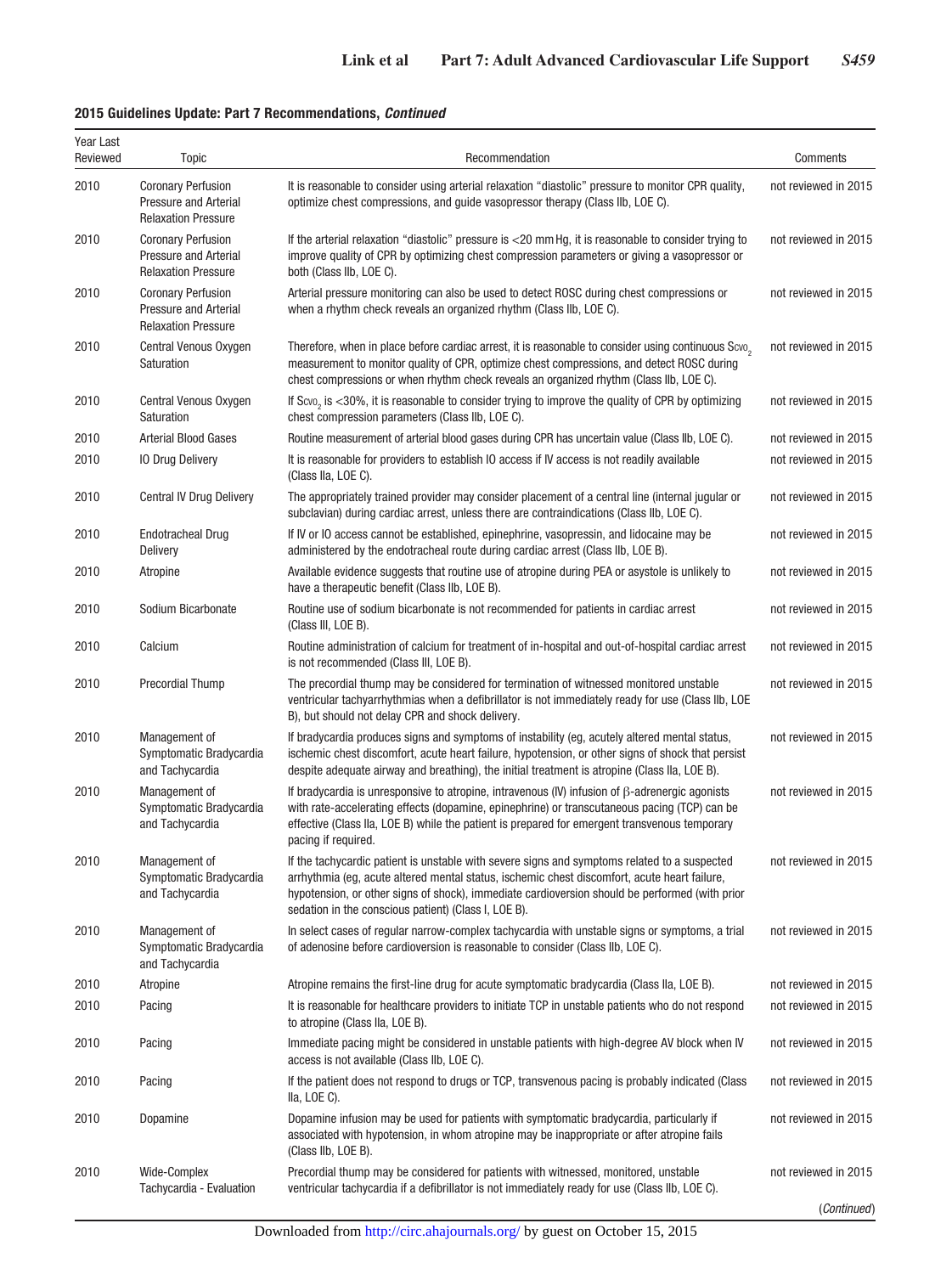# **2015 Guidelines Update: Part 7 Recommendations,** *Continued*

| Year Last<br>Reviewed | Topic                                                               | Recommendation                                                                                                                                                                                                                                                                                                                                                                                         | Comments             |
|-----------------------|---------------------------------------------------------------------|--------------------------------------------------------------------------------------------------------------------------------------------------------------------------------------------------------------------------------------------------------------------------------------------------------------------------------------------------------------------------------------------------------|----------------------|
| 2010                  | Therapy for Regular<br>Wide-Complex<br>Tachycardias                 | If the etiology of the rhythm cannot be determined, the rate is regular, and the QRS is<br>monomorphic, recent evidence suggests that IV adenosine is relatively safe for both treatment<br>and diagnosis (Class IIb, LOE B).                                                                                                                                                                          | not reviewed in 2015 |
| 2010                  | Therapy for Regular<br>Wide-Complex<br>Tachycardias                 | Adenosine should not be given for unstable or for irregular or polymorphic wide-complex wide-<br>complex tachycardias, as it may cause degeneration of the arrhythmia to VF (Class III, LOE C).                                                                                                                                                                                                        | not reviewed in 2015 |
| 2010                  | Therapy for Regular<br>Wide-Complex<br>Tachycardias                 | Verapamil is contraindicated for wide-complex tachycardias unless known to be of<br>supraventricular origin (Class III, LOE B).                                                                                                                                                                                                                                                                        | not reviewed in 2015 |
| 2010                  | Therapy for Regular<br>Wide-Complex<br>Tachycardias                 | If IV antiarrhythmics are administered, procainamide (Class IIa, LOE B), amiodarone (Class IIb,<br>LOE B), or sotalol (Class IIb, LOE B) can be considered.                                                                                                                                                                                                                                            | not reviewed in 2015 |
| 2010                  | Therapy for Regular<br>Wide-Complex<br>Tachycardias                 | Procainamide and sotalol should be avoided in patients with prolonged QT. If one of these<br>antiarrhythmic agents is given, a second agent should not be given without expert consultation<br>(Class III, LOE B).                                                                                                                                                                                     | not reviewed in 2015 |
| 2010                  | Therapy for Regular<br>Wide-Complex<br>Tachycardias                 | If antiarrhythmic therapy is unsuccessful, cardioversion or expert consultation should be<br>considered (Class IIa, LOE C).                                                                                                                                                                                                                                                                            | not reviewed in 2015 |
| 2010                  | <b>Rate Control</b>                                                 | IV $\beta$ -blockers and nondihydropyridine calcium channel blockers such as diltiazem are the drugs<br>of choice for acute rate control in most individuals with atrial fibrillation and rapid ventricular<br>response (Class IIa, LOE A).                                                                                                                                                            | not reviewed in 2015 |
| 2010                  | Polymorphic<br>(Irregular) VT                                       | In the absence of a prolonged QT interval, the most common cause of polymorphic VT is<br>myocardial ischemia. In this situation IV amiodarone and ß-blockers may reduce the frequency of<br>arrhythmia recurrence (Class IIb, LOE C).                                                                                                                                                                  | not reviewed in 2015 |
| 2010                  | Polymorphic<br>(Irregular) VT                                       | Magnesium is unlikely to be effective in preventing polymorphic VT in patients with a normal QT<br>interval (Class IIb, LOE C), but amiodarone may be effective (Class IIb, LOE C).                                                                                                                                                                                                                    | not reviewed in 2015 |
| 2010                  | Ventilation and Oxygen<br><b>Administration During CPR</b>          | Advanced airway placement in cardiac arrest should not delay initial CPR and defibrillation for<br>VF cardiac arrest (Class I, LOE C).                                                                                                                                                                                                                                                                 | not reviewed in 2015 |
| 2010                  | <b>Advanced Airways</b>                                             | If advanced airway placement will interrupt chest compressions, providers may consider<br>deferring insertion of the airway until the patient fails to respond to initial CPR and defibrillation<br>attempts or demonstrates ROSC (Class IIb, LOE C).                                                                                                                                                  | not reviewed in 2015 |
| 2010                  | Endotracheal Intubation                                             | EMS systems that perform prehospital intubation should provide a program of ongoing quality<br>improvement to minimize complications (Class IIa, LOE B).                                                                                                                                                                                                                                               | not reviewed in 2015 |
| 2010                  | VF Waveform Analysis<br>to Predict Defibrillation<br><b>Success</b> | The value of VF waveform analysis to guide management of defibrillation in adults with<br>in-hospital and out-of-hospital cardiac arrest is uncertain (Class IIb, LOE C).                                                                                                                                                                                                                              | not reviewed in 2015 |
| 2010                  | Fibrinolysis                                                        | Fibrinolytic therapy should not be routinely used in cardiac arrest (Class III, LOE B).                                                                                                                                                                                                                                                                                                                | not reviewed in 2015 |
| 2010                  | Pacing                                                              | Electric pacing is not recommended for routine use in cardiac arrest (Class III, LOE B).                                                                                                                                                                                                                                                                                                               | not reviewed in 2015 |
| 2010                  | Epinephrine                                                         | Epinephrine infusion may be used for patients with symptomatic bradycardia, particularly if<br>associated with hypotension, for whom atropine may be inappropriate or after atropine fails<br>(Class IIb, LOE B).                                                                                                                                                                                      | not reviewed in 2015 |
| 2010                  | <b>Initial Evaluation</b><br>and Treatment of<br>Tachyarrhythmias   | If not hypotensive, the patient with a regular narrow-complex SVT (likely due to suspected<br>reentry, paroxysmal supraventricular tachycardia, as described below) may be treated with<br>adenosine while preparations are made for synchronized cardioversion (Class IIb, LOE C).                                                                                                                    | not reviewed in 2015 |
| 2010                  | Therapy                                                             | If PSVT does not respond to vagal maneuvers, give 6 mg of IV adenosine as a rapid IV push<br>through a large (eg, antecubital) vein followed by a 20 mL saline flush (Class I, LOE B).                                                                                                                                                                                                                 | not reviewed in 2015 |
| 2010                  | Therapy                                                             | If adenosine or vagal maneuvers fail to convert PSVT, PSVT recurs after such treatment, or these<br>treatments disclose a different form of SVT (such as atrial fibrillation or flutter), it is reasonable<br>to use longer-acting AV nodal blocking agents, such as the nondihydropyridine calcium channel<br>blockers (verapamil and diltiazem) (Class IIa, LOE B) or β-blockers (Class IIa, LOE C). | not reviewed in 2015 |
| 2010                  | Therapy                                                             | Therefore, AV nodal blocking drugs should not be used for pre-excited atrial fibrillation or flutter<br>(Class III, LOE C).                                                                                                                                                                                                                                                                            | not reviewed in 2015 |

Downloaded from<http://circ.ahajournals.org/>by guest on October 15, 2015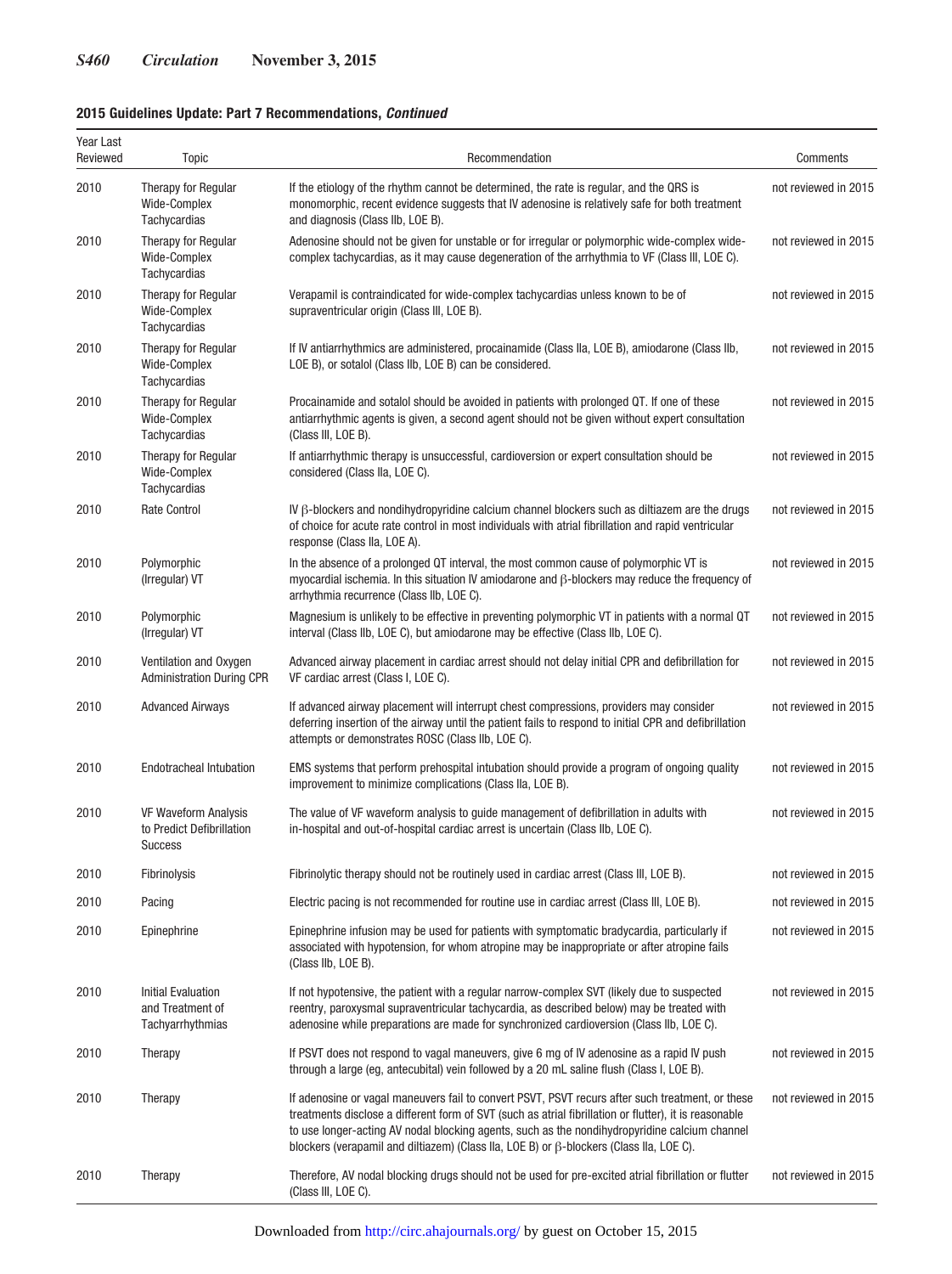#### **References**

- 1. Morrison LJ, Deakin CD, Morley PT, Callaway CW, Kerber RE, Kronick SL, Lavonas EJ, Link MS, Neumar RW, Otto CW, Parr M, Shuster M, Sunde K, Peberdy MA, Tang W, Hoek TL, Böttiger BW, Drajer S, Lim SH, Nolan JP; Advanced Life Support Chapter Collaborators. Part 8: advanced life support: 2010 International Consensus on Cardiopulmonary Resuscitation and Emergency Cardiovascular Care Science With Treatment Recommendations. *Circulation*. 2010;122 (suppl 2):S345–S421. doi: 10.1161/CIRCULATIONAHA.110.971051.
- 2. Callaway CW, Soar J, Aibiki M, Böttiger BW, Brooks SC, Deakin CD, Donnino MW, Drajer S, Kloeck W, Morley PT, Morrison LJ, Neumar RW, Nicholson TC, Nolan JP, Okada K, O'Neil BJ, Paiva EF, Parr MJ, Wang TL, Witt J; on behalf of the Advanced Life Support Chapter Collaborators. Part 4: advanced life support: 2015 International Consensus on Cardiopulmonary Resuscitation and Emergency Cardiovascular Care Science With Treatment Recommendations. *Circulation*. 2015;132(suppl 1):S84–S145. doi: 10.1161/CIR.0000000000000273.
- 3. O'Connor D, Green S, Higgins J, eds. Chapter 5: defining the review questions and developing criteria for including studies. In: The Cochrane Collaboration. Higgans JPT, Green S, eds. *Cochrane Handbook for Systematic Reviews of Interventions*. Version 5.1.0. 2011. [http://handbook.](http://www.handbook.cochrane.org/) [cochrane.org/](http://www.handbook.cochrane.org/). Accessed May 6, 2015.
- 4. Schünemann H, Brożek J, Guyatt G, Oxman A. *GRADE Handbook*. 2013. [http://www.guidelinedevelopment.org/handbook/.](http://www.guidelinedevelopment.org/handbook/) Accessed May 6, 2015.
- 5. Spindelboeck W, Schindler O, Moser A, Hausler F, Wallner S, Strasser C, Haas J, Gemes G, Prause G. Increasing arterial oxygen partial pressure during cardiopulmonary resuscitation is associated with improved rates of hospital admission. *Resuscitation*. 2013;84:770–775. doi: 10.1016/j. resuscitation.2013.01.012.
- 6. Meaney PA, Bobrow BJ, Mancini ME, Christenson J, de Caen AR, Bhanji F, Abella BS, Kleinman ME, Edelson DP, Berg RA, Aufderheide TP, Menon V, Leary M; CPR Quality Summit Investigators, the American Heart Association Emergency Cardiovascular Care Committee, and the Council on Cardiopulmonary, Critical Care, Perioperative and Resuscitation. Cardiopulmonary resuscitation quality: [corrected] improving cardiac resuscitation outcomes both inside and outside the hospital: a consensus statement from the American Heart Association. *Circulation*. 2013;128:417–435. doi: 10.1161/CIR.0b013e31829d8654.
- 7. Halperin HR, Tsitlik JE, Gelfand M, Weisfeldt ML, Gruben KG, Levin HR, Rayburn BK, Chandra NC, Scott CJ, Kreps BJ. A preliminary study of cardiopulmonary resuscitation by circumferential compression of the chest with use of a pneumatic vest. *N Engl J Med*. 1993;329:762–768. doi: 10.1056/NEJM199309093291104.
- Kern KB, Hilwig RW, Berg RA, Ewy GA. Efficacy of chest compression-only BLS CPR in the presence of an occluded airway. *Resuscitation*. 1998;39:179–188.
- 9. Levine RL, Wayne MA, Miller CC. End-tidal carbon dioxide and outcome of out-of-hospital cardiac arrest. *N Engl J Med*. 1997;337:301–306. doi: 10.1056/NEJM199707313370503.
- 10. Lindner KH, Prengel AW, Pfenninger EG, Lindner IM, Strohmenger HU, Georgieff M, Lurie KG. Vasopressin improves vital organ blood flow during closed-chest cardiopulmonary resuscitation in pigs. *Circulation*. 1995;91:215–221.
- 11. Little CM, Angelos MG, Paradis NA. Compared to angiotensin II, epinephrine is associated with high myocardial blood flow following return of spontaneous circulation after cardiac arrest. *Resuscitation*. 2003;59:353–359.
- 12. Paradis NA, Martin GB, Rivers EP, Goetting MG, Appleton TJ, Feingold M, Nowak RM. Coronary perfusion pressure and the return of spontaneous circulation in human cardiopulmonary resuscitation. *JAMA*. 1990;263:1106–1113.
- 13. Wayne MA, Levine RL, Miller CC. Use of end-tidal carbon dioxide to predict outcome in prehospital cardiac arrest. *Ann Emerg Med*. 1995;25:762–767.
- 14. Bhende MS, Thompson AE. Evaluation of an end-tidal CO2 detector during pediatric cardiopulmonary resuscitation. *Pediatrics*. 1995;95:395–399.
- 15. Ornato JP, Shipley JB, Racht EM, Slovis CM, Wrenn KD, Pepe PE, Almeida SL, Ginger VF, Fotre TV. Multicenter study of a portable, handsize, colorimetric end-tidal carbon dioxide detection device. *Ann Emerg Med*. 1992;21:518–523.
- 16. Callaham M, Barton C. Prediction of outcome of cardiopulmonary resuscitation from end-tidal carbon dioxide concentration. *Crit Care Med*. 1990;18:358–362.
- 17. Sanders AB, Ogle M, Ewy GA. Coronary perfusion pressure during cardiopulmonary resuscitation. *Am J Emerg Med*. 1985;3:11–14.
- 18. Rivers EP, Martin GB, Smithline H, Rady MY, Schultz CH, Goetting MG, Appleton TJ, Nowak RM. The clinical implications of continuous central venous oxygen saturation during human CPR. *Ann Emerg Med*. 1992;21:1094–1101.
- 19. Cantineau JP, Lambert Y, Merckx P, Reynaud P, Porte F, Bertrand C, Duvaldestin P. End-tidal carbon dioxide during cardiopulmonary resuscitation in humans presenting mostly with asystole: a predictor of outcome. *Crit Care Med*. 1996;24:791–796.
- 20. Grmec S, Kupnik D. Does the Mainz Emergency Evaluation Scoring (MEES) in combination with capnometry (MEESc) help in the prognosis of outcome from cardiopulmonary resuscitation in a prehospital setting? *Resuscitation*. 2003;58:89–96.
- 21. Grmec S, Lah K, Tusek-Bunc K. Difference in end-tidal CO2 between asphyxia cardiac arrest and ventricular fibrillation/pulseless ventricular tachycardia cardiac arrest in the prehospital setting. *Crit Care*. 2003;7:R139–R144. doi: 10.1186/cc2369.
- 22. Grmec S, Klemen P. Does the end-tidal carbon dioxide (EtCO2) concentration have prognostic value during out-of-hospital cardiac arrest? *Eur J Emerg Med*. 2001;8:263–269.
- 23. Kolar M, Krizmaric M, Klemen P, Grmec S. Partial pressure of end-tidal carbon dioxide successful predicts cardiopulmonary resuscitation in the field: a prospective observational study. *Crit Care*. 2008;12:R115. doi: 10.1186/cc7009.
- 24. Steedman DJ, Robertson CE. Measurement of end-tidal carbon dioxide concentration during cardiopulmonary resuscitation. *Arch Emerg Med*. 1990;7:129–134.
- 25. Pokorná M, Necas E, Kratochvíl J, Skripský R, Andrlík M, Franek O. A sudden increase in partial pressure end-tidal carbon dioxide (P(ET) CO(2)) at the moment of return of spontaneous circulation. *J Emerg Med*. 2010;38:614–621. doi: 10.1016/j.jemermed.2009.04.064.
- 26. Sehra R, Underwood K, Checchia P. End tidal CO2 is a quantitative measure of cardiac arrest. *Pacing Clin Electrophysiol*. 2003;26(1 Pt 2):515–517.
- 27. Grmec S, Krizmaric M, Mally S, Kozelj A, Spindler M, Lesnik B. Utstein style analysis of out-of-hospital cardiac arrest–bystander CPR and end expired carbon dioxide. *Resuscitation*. 2007;72:404–414. doi: 10.1016/j. resuscitation.2006.07.012.
- 28. Entholzner E, Felber A, Mielke L, Hargasser S, Breinbauer B, Hundelshausen VB, Hipp R. Assessment of end-tidal CO2 measurement in reanimation. *Anasthesiol Intensivmed Notfallmed Schmerzther*. 1992;27:473–476.
- 29. Garnett AR, Ornato JP, Gonzalez ER, Johnson EB. End-tidal carbon dioxide monitoring during cardiopulmonary resuscitation. *JAMA*. 1987;257:512–515.
- 30. Bhende MS, Karasic DG, Karasic RB. End-tidal carbon dioxide changes during cardiopulmonary resuscitation after experimental asphyxial cardiac arrest. *Am J Emerg Med*. 1996;14:349–350. doi: 10.1016/ S0735-6757(96)90046-7.
- 31. Falk JL, Rackow EC, Weil MH. End-tidal carbon dioxide concentration during cardiopulmonary resuscitation. *N Engl J Med*. 1988;318:607–611. doi: 10.1056/NEJM198803103181005.
- 32. Axelsson C, Karlsson T, Axelsson AB, Herlitz J. Mechanical active compression-decompression cardiopulmonary resuscitation (ACD-CPR) versus manual CPR according to pressure of end tidal carbon dioxide (P(ET) CO2) during CPR in out-of-hospital cardiac arrest (OHCA). *Resuscitation*. 2009;80:1099–1103. doi: 10.1016/j.resuscitation.2009.08.006.
- 33. Berryman CR, Phillips GM. Interposed abdominal compression-CPR in human subjects. *Ann Emerg Med*. 1984;13:226–229.
- 34. Cha KC, Kim HJ, Shin HJ, Kim H, Lee KH, Hwang SO. Hemodynamic effect of external chest compressions at the lower end of the sternum in cardiac arrest patients. *J Emerg Med*. 2013;44:691–697. doi: 10.1016/j. jemermed.2012.09.026.
- 35. Duchateau FX, Gueye P, Curac S, Tubach F, Broche C, Plaisance P, Payen D, Mantz J, Ricard-Hibon A. Effect of the AutoPulse automated band chest compression device on hemodynamics in out-of-hospital cardiac arrest resuscitation. *Intensive Care Med*. 2010;36:1256–1260. doi: 10.1007/s00134-010-1784-x.
- 36. Kern KB, Sanders AB, Raife J, Milander MM, Otto CW, Ewy GA. A study of chest compression rates during cardiopulmonary resuscitation in humans. The importance of rate-directed chest compressions. *Arch Intern Med*. 1992;152:145–149.
- 37. Manning JE. Feasibility of blind aortic catheter placement in the prehospital environment to guide resuscitation in cardiac arrest. *J Trauma*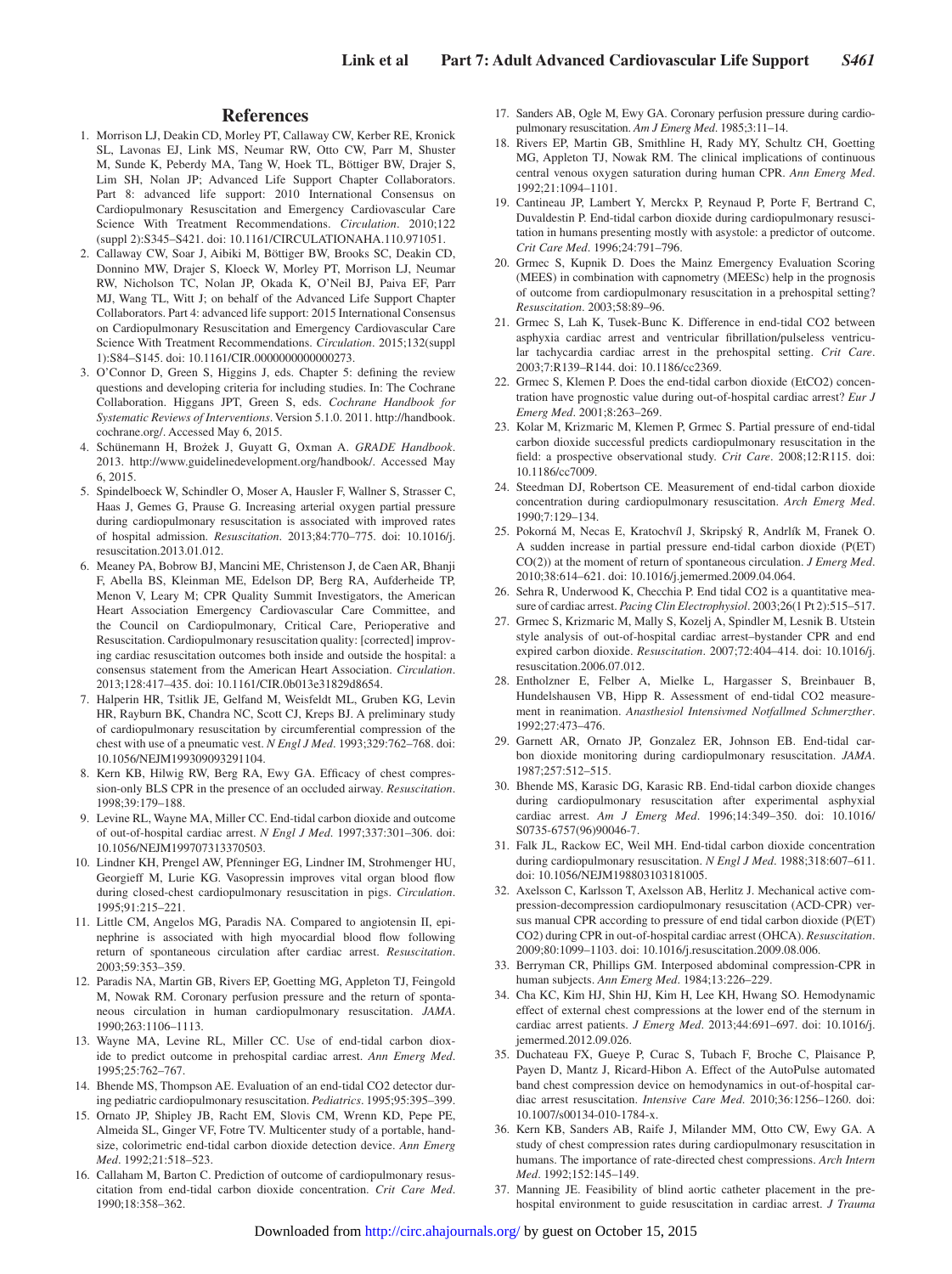*Acute Care Surg*. 2013;75(2 suppl 2):S173–S177. doi: 10.1097/ TA.0b013e318299d9ee.

- 38. Orliaguet GA, Carli PA, Rozenberg A, Janniere D, Sauval P, Delpech P. End-tidal carbon dioxide during out-of-hospital cardiac arrest resuscitation: comparison of active compression-decompression and standard CPR. *Ann Emerg Med*. 1995;25:48–51.
- 39. Plaisance P, Lurie KG, Payen D. Inspiratory impedance during active compression-decompression cardiopulmonary resuscitation: a randomized evaluation in patients in cardiac arrest. *Circulation*. 2000;101:989–994.
- 40. Segal N, Parquette B, Ziehr J, Yannopoulos D, Lindstrom D. Intrathoracic pressure regulation during cardiopulmonary resuscitation: a feasibility case-series. *Resuscitation*. 2013;84:450–453. doi: 10.1016/j. resuscitation.2012.07.036.
- 41. Timerman S, Cardoso LF, Ramires JA, Halperin H. Improved hemodynamic performance with a novel chest compression device during treatment of in-hospital cardiac arrest. *Resuscitation*. 2004;61:273–280. doi: 10.1016/j.resuscitation.2004.01.025.
- 42. Ward KR, Sullivan RJ, Zelenak RR, Summer WR. A comparison of interposed abdominal compression CPR and standard CPR by monitoring endtidal PCO2. *Ann Emerg Med*. 1989;18:831–837.
- 43. Ward KR, Menegazzi JJ, Zelenak RR, Sullivan RJ, McSwain NE Jr. A comparison of chest compressions between mechanical and manual CPR by monitoring end-tidal PCO2 during human cardiac arrest. *Ann Emerg Med*. 1993;22:669–674.
- 44. Narasimhan M, Koenig SJ, Mayo PH. Advanced echocardiography for the critical care physician: part 1. *Chest*. 2014;145:129–134. doi: 10.1378/ chest.12-2441.
- 45. Breitkreutz R, Walcher F, Seeger FH. Focused echocardiographic evaluation in resuscitation management: concept of an advanced life supportconformed algorithm. *Crit Care Med*. 2007;35(5 suppl):S150–S161. doi: 10.1097/01.CCM.0000260626.23848.FC.
- 46. Chardoli M, Heidari F, Rabiee H, Sharif-Alhoseini M, Shokoohi H, Rahimi-Movaghar V. Echocardiography integrated ACLS protocol versus conventional cardiopulmonary resuscitation in patients with pulseless electrical activity cardiac arrest. *Chin J Traumatol*. 2012;15:284–287.
- 47. Hasegawa K, Hiraide A, Chang Y, Brown DF. Association of prehospital advanced airway management with neurologic outcome and survival in patients with out-of-hospital cardiac arrest. *JAMA*. 2013;309:257–266. doi: 10.1001/jama.2012.187612.
- 48. Holmberg M, Holmberg S, Herlitz J. Low chance of survival among patients requiring adrenaline (epinephrine) or intubation after out-of-hospital cardiac arrest in Sweden. *Resuscitation*. 2002;54:37–45.
- 49. McMullan J, Gerecht R, Bonomo J, Robb R, McNally B, Donnelly J, Wang HE; CARES Surveillance Group. Airway management and outof-hospital cardiac arrest outcome in the CARES registry. *Resuscitation*. 2014;85:617–622. doi: 10.1016/j.resuscitation.2014.02.007.
- 50. Shin SD, Ahn KO, Song KJ, Park CB, Lee EJ. Out-of-hospital airway management and cardiac arrest outcomes: a propensity score matched analysis. *Resuscitation*. 2012;83:313–319. doi: 10.1016/j. resuscitation.2011.10.028.
- 51. Hanif MA, Kaji AH, Niemann JT. Advanced airway management does not improve outcome of out-of-hospital cardiac arrest. *Acad Emerg Med*. 2010;17:926–931. doi: 10.1111/j.1553-2712.2010.00829.x.
- 52. Adams JN, Sirel J, Marsden K, Cobbe SM. Heartstart Scotland: the use of paramedic skills in out of hospital resuscitation. *Heart*. 1997;78:399–402.
- 53. Studnek JR, Thestrup L, Vandeventer S, Ward SR, Staley K, Garvey L, Blackwell T. The association between prehospital endotracheal intubation attempts and survival to hospital discharge among out-of-hospital cardiac arrest patients. *Acad Emerg Med*. 2010;17:918–925. doi: 10.1111/j.1553-2712.2010.00827.x.
- 54. Takei Y, Enami M, Yachida T, Ohta K, Inaba H. Tracheal intubation by paramedics under limited indication criteria may improve the short-term outcome of out-of-hospital cardiac arrests with noncardiac origin. *J Anesth*. 2010;24:716–725. doi: 10.1007/s00540-010-0974-6.
- 55. Yeung J, Chilwan M, Field R, Davies R, Gao F, Perkins GD. The impact of airway management on quality of cardiopulmonary resuscitation: an observational study in patients during cardiac arrest. *Resuscitation*. 2014;85:898–904. doi: 10.1016/j.resuscitation.2014.02.018.
- 56. Goldenberg IF, Campion BC, Siebold CM, McBride JW, Long LA. Esophageal gastric tube airway vs endotracheal tube in prehospital cardiopulmonary arrest. *Chest*. 1986;90:90–96.
- 57. Rabitsch W, Schellongowski P, Staudinger T, Hofbauer R, Dufek V, Eder B, Raab H, Thell R, Schuster E, Frass M. Comparison of a conventional tracheal airway with the Combitube in an urban emergency medical services system run by physicians. *Resuscitation*. 2003;57:27–32.
- 58. Cady CE, Weaver MD, Pirrallo RG, Wang HE. Effect of emergency medical technician-placed Combitubes on outcomes after out-of-hospital cardiopulmonary arrest. *Prehosp Emerg Care*. 2009;13:495–499. doi: 10.1080/10903120903144874.
- 59. Kajino K, Iwami T, Kitamura T, Daya M, Ong ME, Nishiuchi T, Hayashi Y, Sakai T, Shimazu T, Hiraide A, Kishi M, Yamayoshi S. Comparison of supraglottic airway versus endotracheal intubation for the pre-hospital treatment of out-of-hospital cardiac arrest. *Crit Care*. 2011;15:R236. doi: 10.1186/cc10483.
- 60. Wang HE, Szydlo D, Stouffer JA, Lin S, Carlson JN, Vaillancourt C, Sears G, Verbeek RP, Fowler R, Idris AH, Koenig K, Christenson J, Minokadeh A, Brandt J, Rea T; ROC Investigators. Endotracheal intubation versus supraglottic airway insertion in out-of-hospital cardiac arrest. *Resuscitation*. 2012;83:1061–1066. doi: 10.1016/j.resuscitation.2012.05.018.
- 61. Tanabe S, Ogawa T, Akahane M, Koike S, Horiguchi H, Yasunaga H, Mizoguchi T, Hatanaka T, Yokota H, Imamura T. Comparison of neurological outcome between tracheal intubation and supraglottic airway device insertion of out-of-hospital cardiac arrest patients: a nationwide, population-based, observational study. *J Emerg Med*. 2013;44:389–397. doi: 10.1016/j.jemermed.2012.02.026.
- 62. Grmec S. Comparison of three different methods to confirm tracheal tube placement in emergency intubation. *Intensive Care Med*. 2002;28:701– 704. doi: 10.1007/s00134-002-1290-x.
- 63. Takeda T, Tanigawa K, Tanaka H, Hayashi Y, Goto E, Tanaka K. The assessment of three methods to verify tracheal tube placement in the emergency setting. *Resuscitation*. 2003;56:153–157.
- 64. Tanigawa K, Takeda T, Goto E, Tanaka K. Accuracy and reliability of the self-inflating bulb to verify tracheal intubation in out-of-hospital cardiac arrest patients. *Anesthesiology*. 2000;93:1432–1436.
- 65. Tanigawa K, Takeda T, Goto E, Tanaka K. The efficacy of esophageal detector devices in verifying tracheal tube placement: a randomized cross-over study of out-of-hospital cardiac arrest patients. *Anesth Analg*. 2001;92:375–378.
- 66. Sum Ping ST, Mehta MP, Symreng T. Accuracy of the FEF CO2 detector in the assessment of endotracheal tube placement. *Anesth Analg*. 1992;74:415–419.
- 67. Ward KR, Yealy DM. End-tidal carbon dioxide monitoring in emergency medicine, Part 2: Clinical applications. *Acad Emerg Med*. 1998;5:637–646.
- 68. Tobias JD, Meyer DJ. Noninvasive monitoring of carbon dioxide during respiratory failure in toddlers and infants: end-tidal versus transcutaneous carbon dioxide. *Anesth Analg*. 1997;85:55–58.
- 69. Bozeman WP, Hexter D, Liang HK, Kelen GD. Esophageal detector device versus detection of end-tidal carbon dioxide level in emergency intubation. *Ann Emerg Med*. 1996;27:595–599.
- 70. Hayden SR, Sciammarella J, Viccellio P, Thode H, Delagi R. Colorimetric end-tidal CO2 detector for verification of endotracheal tube placement in out-of-hospital cardiac arrest. *Acad Emerg Med*. 1995;2:499–502.
- 71. MacLeod BA, Heller MB, Gerard J, Yealy DM, Menegazzi JJ. Verification of endotracheal tube placement with colorimetric end-tidal CO2 detection. *Ann Emerg Med*. 1991;20:267–270.
- 72. Anton WR, Gordon RW, Jordan TM, Posner KL, Cheney FW. A disposable end-tidal CO2 detector to verify endotracheal intubation. *Ann Emerg Med*. 1991;20:271–275.
- 73. Sanders KC, Clum WB 3rd, Nguyen SS, Balasubramaniam S. End-tidal carbon dioxide detection in emergency intubation in four groups of patients. *J Emerg Med*. 1994;12:771–777.
- 74. Oberly D, Stein S, Hess D, Eitel D, Simmons M. An evaluation of the esophageal detector device using a cadaver model. *Am J Emerg Med*. 1992;10:317–320.
- 75. Pelucio M, Halligan L, Dhindsa H. Out-of-hospital experience with the syringe esophageal detector device. *Acad Emerg Med*. 1997;4:563–568.
- 76. Chou HC, Tseng WP, Wang CH, Ma MH, Wang HP, Huang PC, Sim SS, Liao YC, Chen SY, Hsu CY, Yen ZS, Chang WT, Huang CH, Lien WC, Chen SC. Tracheal rapid ultrasound exam (T.R.U.E.) for confirming endotracheal tube placement during emergency intubation. *Resuscitation*. 2011;82:1279–1284. doi: 10.1016/j.resuscitation.2011.05.016.
- 77. Zadel S, Strnad M, Prosen G, Mekiš D. Point of care ultrasound for orotracheal tube placement assessment in out-of hospital setting. *Resuscitation*. 2015;87:1–6. doi: 10.1016/j.resuscitation.2014.11.006.
- 78. Chou HC, Chong KM, Sim SS, Ma MH, Liu SH, Chen NC, Wu MC, Fu CM, Wang CH, Lee CC, Lien WC, Chen SC. Real-time tracheal ultrasonography for confirmation of endotracheal tube placement during cardiopulmonary resuscitation. *Resuscitation*. 2013;84:1708–1712. doi: 10.1016/j.resuscitation.2013.06.018.
- 79. Aufderheide TP, Sigurdsson G, Pirrallo RG, Yannopoulos D, McKnite S, von Briesen C, Sparks CW, Conrad CJ, Provo TA, Lurie KG. Hyperventilation-induced hypotension during cardiopulmonary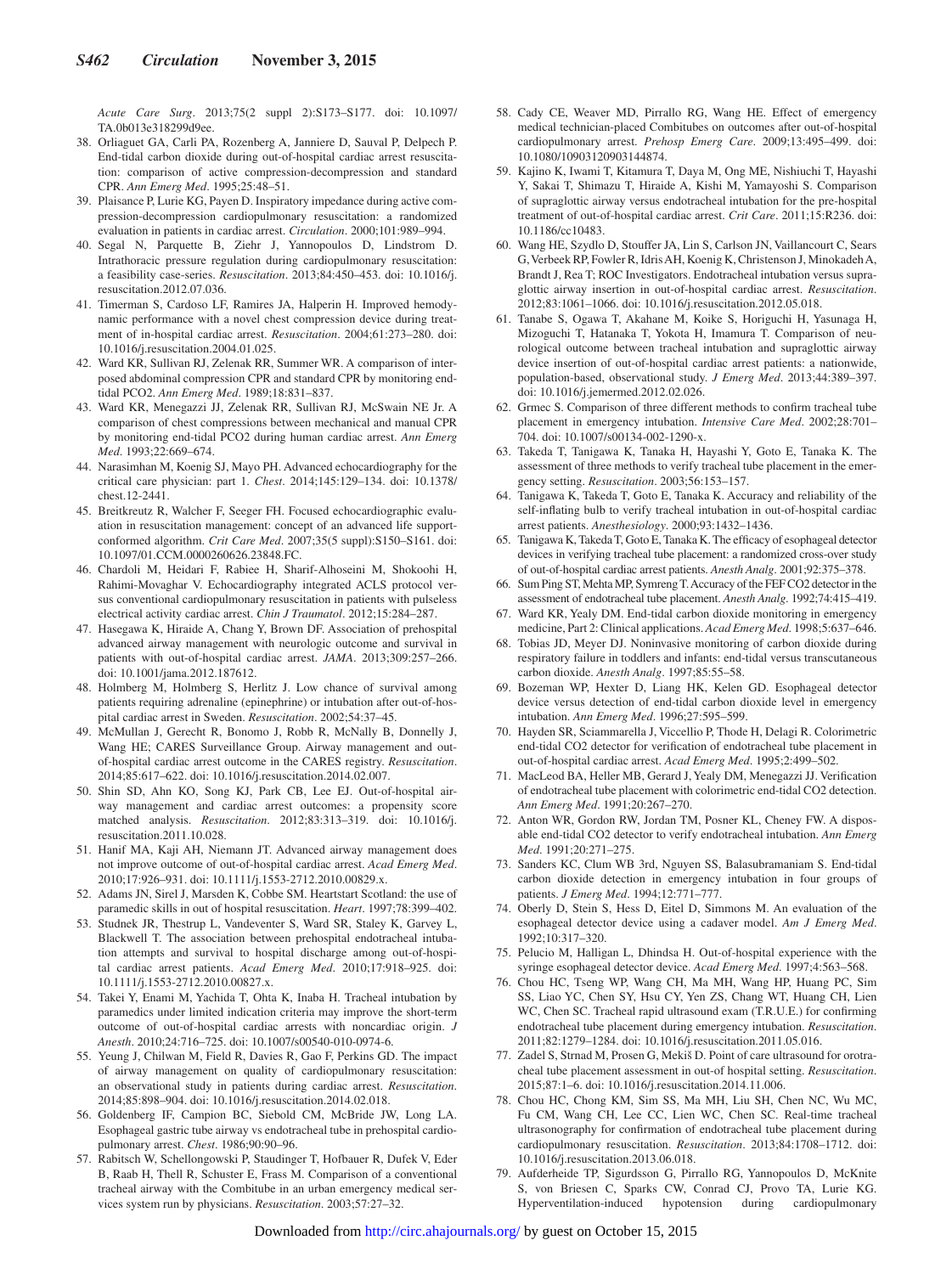resuscitation. *Circulation*. 2004;109:1960–1965. doi: 10.1161/01. CIR.0000126594.79136.61.

- 80. O'Neill JF, Deakin CD. Do we hyperventilate cardiac arrest patients? *Resuscitation*. 2007;73:82–85. doi: 10.1016/j.resuscitation.2006.09.012.
- 81. Sanders AB, Kern KB, Berg RA, Hilwig RW, Heidenrich J, Ewy GA. Survival and neurologic outcome after cardiopulmonary resuscitation with four different chest compression-ventilation ratios. *Ann Emerg Med*. 2002;40:553–562.
- 82. Aufderheide TP, Lurie KG. Death by hyperventilation: a common and life-threatening problem during cardiopulmonary resuscitation. *Crit Care Med*. 2004;32(9 suppl):S345–S351.
- 83. Yannopoulos D, Sigurdsson G, McKnite S, Benditt D, Lurie KG. Reducing ventilation frequency combined with an inspiratory impedance device improves CPR efficiency in swine model of cardiac arrest. *Resuscitation*. 2004;61:75–82. doi: 10.1016/j.resuscitation.2003.12.006.
- 84. Yannopoulos D, Aufderheide TP, Gabrielli A, Beiser DG, McKnite SH, Pirrallo RG, Wigginton J, Becker L, Vanden Hoek T, Tang W, Nadkarni VM, Klein JP, Idris AH, Lurie KG. Clinical and hemodynamic comparison of 15:2 and 30:2 compression-to-ventilation ratios for cardiopulmonary resuscitation. *Crit Care Med*. 2006;34:1444–1449. doi: 10.1097/01. CCM.0000216705.83305.99.
- 85. Hayes MM, Ewy GA, Anavy ND, Hilwig RW, Sanders AB, Berg RA, Otto CW, Kern KB. Continuous passive oxygen insufflation results in a similar outcome to positive pressure ventilation in a swine model of outof-hospital ventricular fibrillation. *Resuscitation*. 2007;74:357–365. doi: 10.1016/j.resuscitation.2007.01.004.
- 86. Cavus E, Meybohm P, Bein B, Steinfath M, Pöppel A, Wenzel V, Scholz J, Dörges V. Impact of different compression-ventilation ratios during basic life support cardiopulmonary resuscitation. *Resuscitation*. 2008;79:118– 124. doi: 10.1016/j.resuscitation.2008.04.015.
- 87. Hwang SO, Kim SH, Kim H, Jang YS, Zhao PG, Lee KH, Choi HJ, Shin TY. Comparison of 15:1, 15:2, and 30:2 compression-to-ventilation ratios for cardiopulmonary resuscitation in a canine model of a simulated, witnessed cardiac arrest. *Acad Emerg Med*. 2008;15:183–189. doi: 10.1111/j.1553-2712.2008.00026.x.
- 88. Gazmuri RJ, Ayoub IM, Radhakrishnan J, Motl J, Upadhyaya MP. Clinically plausible hyperventilation does not exert adverse hemodynamic effects during CPR but markedly reduces end-tidal PCO<sub>2</sub>. Resuscitation. 2012;83:259–264. doi: 10.1016/j.resuscitation.2011.07.034.
- 89. Kill C, Hahn O, Dietz F, Neuhaus C, Schwarz S, Mahling R, Wallot P, Jerrentrup A, Steinfeldt T, Wulf H, Dersch W. Mechanical ventilation during cardiopulmonary resuscitation with intermittent positive-pressure ventilation, bilevel ventilation, or chest compression synchronized ventilation in a pig model. *Crit Care Med*. 2014;42:e89–e95. doi: 10.1097/ CCM.0b013e3182a63fa0.
- 90. Abella BS, Alvarado JP, Myklebust H, Edelson DP, Barry A, O'Hearn N, Vanden Hoek TL, Becker LB. Quality of cardiopulmonary resuscitation during in-hospital cardiac arrest. *JAMA*. 2005;293:305–310. doi: 10.1001/jama.293.3.305.
- 91. Morrison LJ, Henry RM, Ku V, Nolan JP, Morley P, Deakin CD. Single-shock defibrillation success in adult cardiac arrest: a systematic review. *Resuscitation*. 2013;84:1480–1486. doi: 10.1016/j. resuscitation.2013.07.008.
- 92. Hess EP, Russell JK, Liu PY, White RD. A high peak current 150-J fixed-energy defibrillation protocol treats recurrent ventricular fibrillation (VF) as effectively as initial VF. *Resuscitation*. 2008;79:28–33. doi: 10.1016/j.resuscitation.2008.04.028.
- 93. Koster RW, Walker RG, Chapman FW. Recurrent ventricular fibrillation during advanced life support care of patients with prehospital cardiac arrest. *Resuscitation*. 2008;78:252–257. doi: 10.1016/j. resuscitation.2008.03.231.
- 94. Hess EP, Agarwal D, Myers LA, Atkinson EJ, White RD. Performance of a rectilinear biphasic waveform in defibrillation of presenting and recurrent ventricular fibrillation: a prospective multicenter study. *Resuscitation*. 2011;82:685–689. doi: 10.1016/j.resuscitation.2011.02.008.
- 95. Jost D, Degrange H, Verret C, Hersan O, Banville IL, Chapman FW, Lank P, Petit JL, Fuilla C, Migliani R, Carpentier JP; DEFI 2005 Work Group. DEFI 2005: a randomized controlled trial of the effect of automated external defibrillator cardiopulmonary resuscitation protocol on outcome from out-of-hospital cardiac arrest. *Circulation*. 2010;121:1614–1622. doi: 10.1161/CIRCULATIONAHA.109.878389.
- 96. Berdowski J, ten Haaf M, Tijssen JG, Chapman FW, Koster RW. Time in recurrent ventricular fibrillation and survival after out-of-hospital cardiac arrest. *Circulation*. 2010;122:1101–1108. doi: 10.1161/ CIRCULATIONAHA.110.958173.
- 97. Berdowski J, Tijssen JG, Koster RW. Chest compressions cause recurrence of ventricular fibrillation after the first successful conversion by defibrillation in out-of-hospital cardiac arrest. *Circ Arrhythm Electrophysiol*. 2010;3:72–78. doi: 10.1161/CIRCEP.109.902114.
- 98. Conover Z, Kern KB, Silver AE, Bobrow BJ, Spaite DW, Indik JH. Resumption of chest compressions after successful defibrillation and risk for recurrence of ventricular fibrillation in out-of-hospital cardiac arrest. *Circ Arrhythm Electrophysiol*. 2014;7:633–639. doi: 10.1161/ CIRCEP.114.001506.
- 99. Hoogendijk MG, Schumacher CA, Belterman CN, Boukens BJ, Berdowski J, de Bakker JM, Koster RW, Coronel R. Ventricular fibrillation hampers the restoration of creatine-phosphate levels during simulated cardiopulmonary resuscitations. *Europace*. 2012;14:1518–1523. doi: 10.1093/europace/eus078.
- 100. Kudenchuk PJ, Cobb LA, Copass MK, Cummins RO, Doherty AM, Fahrenbruch CE, Hallstrom AP, Murray WA, Olsufka M, Walsh T. Amiodarone for resuscitation after out-of-hospital cardiac arrest due to ventricular fibrillation. *N Engl J Med*. 1999;341:871–878. doi: 10.1056/ NEJM199909163411203.
- 101. Dorian P, Cass D, Schwartz B, Cooper R, Gelaznikas R, Barr A. Amiodarone as compared with lidocaine for shock-resistant ventricular fibrillation. *N Engl J Med*. 2002;346:884–890. doi: 10.1056/ NEJMoa013029.
- 102. Herlitz J, Ekström L, Wennerblom B, Axelsson A, Bång A, Lindkvist J, Persson NG, Holmberg S. Lidocaine in out-of-hospital ventricular fibrillation. Does it improve survival? *Resuscitation*. 1997;33:199–205.
- 103. Harrison EE. Lidocaine in prehospital countershock refractory ventricular fibrillation. *Ann Emerg Med*. 1981;10:420–423.
- 104. Markel DT, Gold LS, Allen J, Fahrenbruch CE, Rea TD, Eisenberg MS, Kudenchuk PJ. Procainamide and survival in ventricular fibrillation out-of-hospital cardiac arrest. *Acad Emerg Med*. 2010;17:617–623. doi: 10.1111/j.1553-2712.2010.00763.x.
- 105. Fatovich DM, Prentice DA, Dobb GJ. Magnesium in cardiac arrest (the magic trial). *Resuscitation*. 1997;35:237–241.
- 106. Allegra J, Lavery R, Cody R, Birnbaum G, Brennan J, Hartman A, Horowitz M, Nashed A, Yablonski M. Magnesium sulfate in the treatment of refractory ventricular fibrillation in the prehospital setting. *Resuscitation*. 2001;49:245–249.
- 107. Hassan TB, Jagger C, Barnett DB. A randomised trial to investigate the efficacy of magnesium sulphate for refractory ventricular fibrillation. *Emerg Med J*. 2002;19:57–62.
- 108. Thel MC, Armstrong AL, McNulty SE, Califf RM, O'Connor CM. Randomised trial of magnesium in in-hospital cardiac arrest. Duke Internal Medicine Housestaff. *Lancet*. 1997;350:1272–1276.
- 109. Skrifvars MB, Pettilä V, Rosenberg PH, Castrén M. A multiple logistic regression analysis of in-hospital factors related to survival at six months in patients resuscitated from out-of-hospital ventricular fibrillation. *Resuscitation*. 2003;59:319–328.
- 110. Sadowski ZP, Alexander JH, Skrabucha B, Dyduszynski A, Kuch J, Nartowicz E, Swiatecka G, Kong DF, Granger CB. Multicenter randomized trial and a systematic overview of lidocaine in acute myocardial infarction. *Am Heart J*. 1999;137:792–798.
- 111. Teo KK, Yusuf S, Furberg CD. Effects of prophylactic antiarrhythmic drug therapy in acute myocardial infarction. An overview of results from randomized controlled trials. *JAMA*. 1993;270:1589–1595.
- 112. Kudenchuk PJ, Newell C, White L, Fahrenbruch C, Rea T, Eisenberg M. Prophylactic lidocaine for post resuscitation care of patients with out-of-hospital ventricular fibrillation cardiac arrest. *Resuscitation*. 2013;84:1512–1518. doi: 10.1016/j.resuscitation.2013.05.022.
- 113. Jacobs IG, Finn JC, Jelinek GA, Oxer HF, Thompson PL. Effect of adrenaline on survival in out-of-hospital cardiac arrest: A randomised double-blind placebo-controlled trial. *Resuscitation*. 2011;82:1138– 1143. doi: 10.1016/j.resuscitation.2011.06.029.
- 114. Hagihara A, Hasegawa M, Abe T, Nagata T, Wakata Y, Miyazaki S. Prehospital epinephrine use and survival among patients with out-ofhospital cardiac arrest. *JAMA*. 2012;307:1161–1168. doi: 10.1001/ jama.2012.294.
- 115. Machida M, Miura S, Matsuo K, Ishikura H, Saku K. Effect of intravenous adrenaline before arrival at the hospital in out-of-hospital cardiac arrest. *J Cardiol*. 2012;60:503–507. doi: 10.1016/j.jjcc.2012.07.001.
- 116. Callaham M, Madsen CD, Barton CW, Saunders CE, Pointer J. A randomized clinical trial of high-dose epinephrine and norepinephrine vs standard-dose epinephrine in prehospital cardiac arrest. *JAMA*. 1992;268:2667–2672.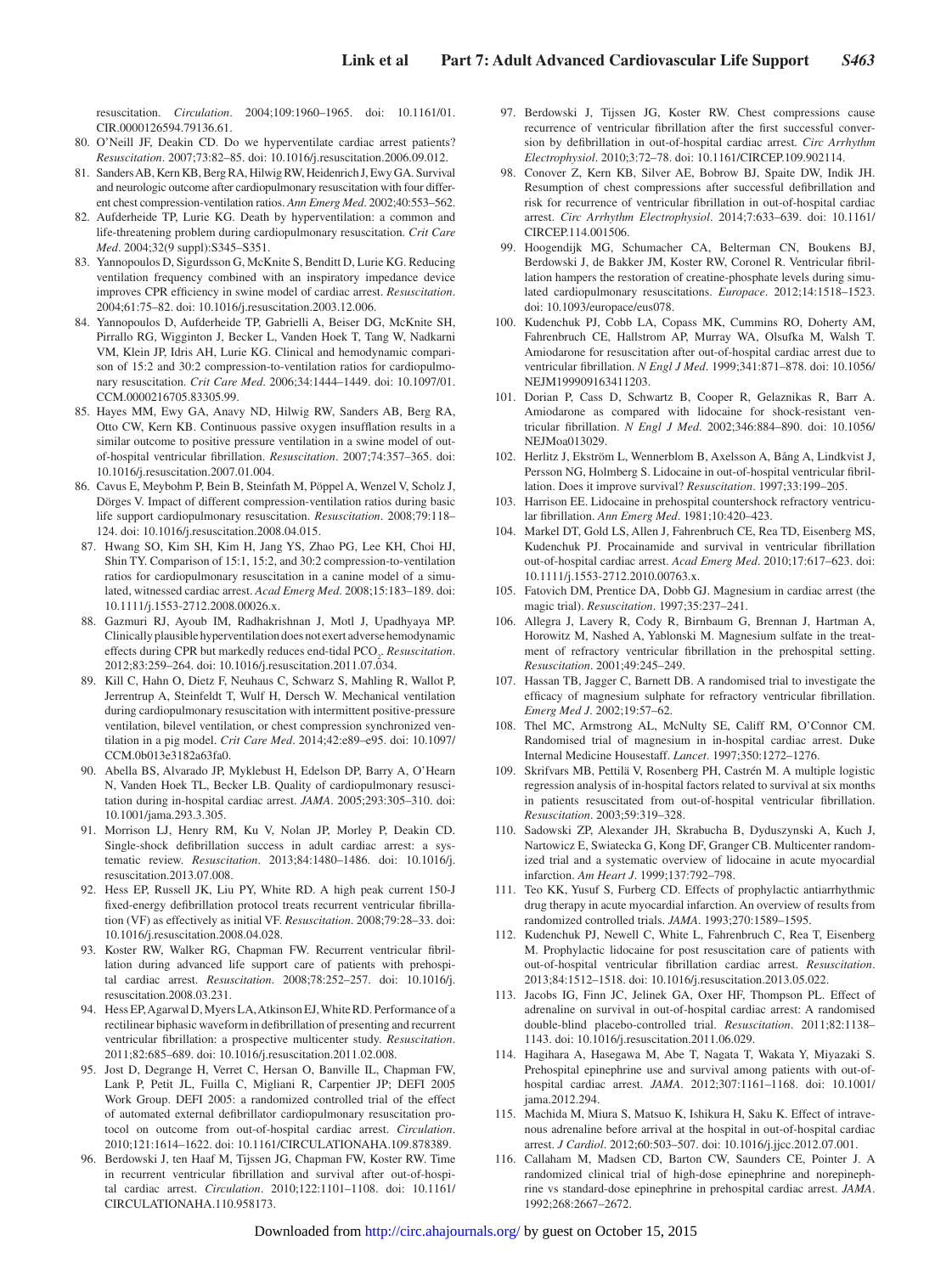- 117. Gueugniaud PY, Mols P, Goldstein P, Pham E, Dubien PY, Deweerdt C, Vergnion M, Petit P, Carli P. A comparison of repeated high doses and repeated standard doses of epinephrine for cardiac arrest outside the hospital. European Epinephrine Study Group. *N Engl J Med*. 1998;339:1595–1601. doi: 10.1056/NEJM199811263392204.
- 118. Brown CG, Martin DR, Pepe PE, Stueven H, Cummins RO, Gonzalez E, Jastremski M. A comparison of standard-dose and high-dose epinephrine in cardiac arrest outside the hospital. The Multicenter High-Dose Epinephrine Study Group. *N Engl J Med*. 1992;327:1051–1055. doi: 10.1056/NEJM199210083271503.
- 119. Sherman BW, Munger MA, Foulke GE, Rutherford WF, Panacek EA. High-dose versus standard-dose epinephrine treatment of cardiac arrest after failure of standard therapy. *Pharmacotherapy*. 1997;17:242–247.
- 120. Stiell IG, Hebert PC, Weitzman BN, Wells GA, Raman S, Stark RM, Higginson LA, Ahuja J, Dickinson GE. High-dose epinephrine in adult cardiac arrest. *N Engl J Med*. 1992;327:1045–1050. doi: 10.1056/ NEJM199210083271502.
- 121. Choux C, Gueugniaud PY, Barbieux A, Pham E, Lae C, Dubien PY, Petit P. Standard doses versus repeated high doses of epinephrine in cardiac arrest outside the hospital. *Resuscitation*. 1995;29:3–9.
- 122. Maturi MF, Martin SE, Markle D, Maxwell M, Burruss CR, Speir E, Greene R, Ro YM, Vitale D, Green MV. Coronary vasoconstriction induced by vasopressin. Production of myocardial ischemia in dogs by constriction of nondiseased small vessels. *Circulation*. 1991;83:2111–2121.
- 123. Asfar P, Radermacher P. Vasopressin and ischaemic heart disease: more than coronary vasoconstriction? *Crit Care*. 2009;13:169. doi: 10.1186/cc7954.
- 124. Feng JJ, Arendshorst WJ. Enhanced renal vasoconstriction induced by vasopressin in SHR is mediated by V1 receptors. *Am J Physiol*. 1996;271(2 pt 2):F304–F313.
- 125. Mukoyama T, Kinoshita K, Nagao K, Tanjoh K. Reduced effectiveness of vasopressin in repeated doses for patients undergoing prolonged cardiopulmonary resuscitation. *Resuscitation*. 2009;80:755–761. doi: 10.1016/j.resuscitation.2009.04.005.
- 126. Gueugniaud PY, David JS, Chanzy E, Hubert H, Dubien PY, Mauriaucourt P, Bragança C, Billères X, Clotteau-Lambert MP, Fuster P, Thiercelin D, Debaty G, Ricard-Hibon A, Roux P, Espesson C, Querellou E, Ducros L, Ecollan P, Halbout L, Savary D, Guillaumée F, Maupoint R, Capelle P, Bracq C, Dreyfus P, Nouguier P, Gache A, Meurisse C, Boulanger B, Lae C, Metzger J, Raphael V, Beruben A, Wenzel V, Guinhouya C, Vilhelm C, Marret E. Vasopressin and epinephrine vs. epinephrine alone in cardiopulmonary resuscitation. *N Engl J Med*. 2008;359:21–30. doi: 10.1056/NEJMoa0706873.
- 127. Ong ME, Tiah L, Leong BS, Tan EC, Ong VY, Tan EA, Poh BY, Pek PP, Chen Y. A randomised, double-blind, multi-centre trial comparing vasopressin and adrenaline in patients with cardiac arrest presenting to or in the Emergency Department. *Resuscitation*. 2012;83:953–960. doi: 10.1016/j.resuscitation.2012.02.005.
- 128. Wenzel V, Krismer AC, Arntz HR, Sitter H, Stadlbauer KH, Lindner KH; European Resuscitation Council Vasopressor during Cardiopulmonary Resuscitation Study Group. A comparison of vasopressin and epinephrine for out-of-hospital cardiopulmonary resuscitation. *N Engl J Med*. 2004;350:105–113. doi: 10.1056/NEJMoa025431.
- 129. Ducros L, Vicaut E, Soleil C, Le Guen M, Gueye P, Poussant T, Mebazaa A, Payen D, Plaisance P. Effect of the addition of vasopressin or vasopressin plus nitroglycerin to epinephrine on arterial blood pressure during cardiopulmonary resuscitation in humans. *J Emerg Med*. 2011;41:453–459. doi: 10.1016/j.jemermed.2010.02.030.
- 130. Lindner KH, Dirks B, Strohmenger HU, Prengel AW, Lindner IM, Lurie KG. Randomised comparison of epinephrine and vasopressin in patients with out-of-hospital ventricular fibrillation. *Lancet*. 1997;349:535–537. doi: 10.1016/S0140-6736(97)80087-6.
- 131. Callaway CW, Hostler D, Doshi AA, Pinchalk M, Roth RN, Lubin J, Newman DH, Kelly LJ. Usefulness of vasopressin administered with epinephrine during out-of-hospital cardiac arrest. *Am J Cardiol*. 2006;98:1316–1321. doi: 10.1016/j.amjcard.2006.06.022.
- 132. Donnino MW, Salciccioli JD, Howell MD, Cocchi MN, Giberson B, Berg K, Gautam S, Callaway C; American Heart Association's Get With The Guidelines-Resuscitation Investigators. Time to administration of epinephrine and outcome after in-hospital cardiac arrest with non-shockable rhythms: retrospective analysis of large in-hospital data registry. *BMJ*. 2014;348:g3028.
- 133. Goto Y, Maeda T, Goto Y. Effects of prehospital epinephrine during outof-hospital cardiac arrest with initial non-shockable rhythm: an observational cohort study. *Crit Care*. 2013;17:R188. doi: 10.1186/cc12872.
- 134. Nakahara S, Tomio J, Nishida M, Morimura N, Ichikawa M, Sakamoto T. Association between timing of epinephrine administration and intact neurologic survival following out-of-hospital cardiac arrest in Japan: a population-based prospective observational study. *Acad Emerg Med*. 2012;19:782–792. doi: 10.1111/j.1553-2712.2012.01387.x.
- 135. Koscik C, Pinawin A, McGovern H, Allen D, Media DE, Ferguson T, Hopkins W, Sawyer KN, Boura J, Swor R. Rapid epinephrine administration improves early outcomes in out-of-hospital cardiac arrest. *Resuscitation*. 2013;84:915–920. doi: 10.1016/j. resuscitation.2013.03.023.
- 136. Hayashi Y, Iwami T, Kitamura T, Nishiuchi T, Kajino K, Sakai T, Nishiyama C, Nitta M, Hiraide A, Kai T. Impact of early intravenous epinephrine administration on outcomes following out-of-hospital cardiac arrest. *Circ J*. 2012;76:1639–1645.
- 137. Cantrell CL Jr, Hubble MW, Richards ME. Impact of delayed and infrequent administration of vasopressors on return of spontaneous circulation during out-of-hospital cardiac arrest. *Prehosp Emerg Care*. 2013;17:15–22. doi: 10.3109/10903127.2012.702193.
- Mentzelopoulos SD, Zakynthinos SG, Tzoufi M, Katsios N, Papastylianou A, Gkisioti S, Stathopoulos A, Kollintza A, Stamataki E, Roussos C. Vasopressin, epinephrine, and corticosteroids for inhospital cardiac arrest. *Arch Intern Med*. 2009;169:15–24. doi: 10.1001/ archinternmed.2008.509.
- 139. Mentzelopoulos SD, Malachias S, Chamos C, Konstantopoulos D, Ntaidou T, Papastylianou A, Kolliantzaki I, Theodoridi M, Ischaki H, Makris D, Zakynthinos E, Zintzaras E, Sourlas S, Aloizos S, Zakynthinos SG. Vasopressin, steroids, and epinephrine and neurologically favorable survival after in-hospital cardiac arrest: a randomized clinical trial. *JAMA*. 2013;310:270–279. doi: 10.1001/jama.2013.7832.
- 140. Paris PM, Stewart RD, Deggler F. Prehospital use of dexamethasone in pulseless idioventricular rhythm. *Ann Emerg Med*. 1984;13:1008–1010.
- 141. Tsai MS, Huang CH, Chang WT, Chen WJ, Hsu CY, Hsieh CC, Yang CW, Chiang WC, Ma MH, Chen SC. The effect of hydrocortisone on the outcome of out-of-hospital cardiac arrest patients: a pilot study. *Am J Emerg Med*. 2007;25:318–325. doi: 10.1016/j.ajem.2006.12.007.
- 142. Ahrens T, Schallom L, Bettorf K, Ellner S, Hurt G, O'Mara V, Ludwig J, George W, Marino T, Shannon W. End-tidal carbon dioxide measurements as a prognostic indicator of outcome in cardiac arrest. *Am J Crit Care*. 2001;10:391–398.
- 143. Chen YS, Lin JW, Yu HY, Ko WJ, Jerng JS, Chang WT, Chen WJ, Huang SC, Chi NH, Wang CH, Chen LC, Tsai PR, Wang SS, Hwang JJ, Lin FY. Cardiopulmonary resuscitation with assisted extracorporeal life-support versus conventional cardiopulmonary resuscitation in adults with inhospital cardiac arrest: an observational study and propensity analysis. *Lancet*. 2008;372:554–561. doi: 10.1016/S0140-6736(08)60958-7.
- 144. Shin TG, Choi JH, Jo IJ, Sim MS, Song HG, Jeong YK, Song YB, Hahn JY, Choi SH, Gwon HC, Jeon ES, Sung K, Kim WS, Lee YT. Extracorporeal cardiopulmonary resuscitation in patients with inhospital cardiac arrest: A comparison with conventional cardiopulmonary resuscitation. *Crit Care Med*. 2011;39:1–7. doi: 10.1097/CCM.0b013e3181feb339.
- 145. Lin JW, Wang MJ, Yu HY, Wang CH, Chang WT, Jerng JS, Huang SC, Chou NK, Chi NH, Ko WJ, Wang YC, Wang SS, Hwang JJ, Lin FY, Chen YS. Comparing the survival between extracorporeal rescue and conventional resuscitation in adult in-hospital cardiac arrests: propensity analysis of three-year data. *Resuscitation*. 2010;81:796–803. doi: 10.1016/j.resuscitation.2010.03.002.
- 146. Maekawa K, Tanno K, Hase M, Mori K, Asai Y. Extracorporeal cardiopulmonary resuscitation for patients with out-of-hospital cardiac arrest of cardiac origin: a propensity-matched study and predictor analysis. *Crit Care Med*. 2013;41:1186–1196. doi: 10.1097/CCM.0b013e31827ca4c8.
- 147. Sakamoto T, Morimura N, Nagao K, Asai Y, Yokota H, Nara S, Hase M, Tahara Y, Atsumi T; SAVE-J Study Group. Extracorporeal cardiopulmonary resuscitation versus conventional cardiopulmonary resuscitation in adults with out-of-hospital cardiac arrest: a prospective observational study. *Resuscitation*. 2014;85:762–768. doi: 10.1016/j. resuscitation.2014.01.031.

KEY WORDS: arrhythmia ■ cardiac arrest ■ drugs ■ ventricular arrhythmia ■ ventricular fibrillation